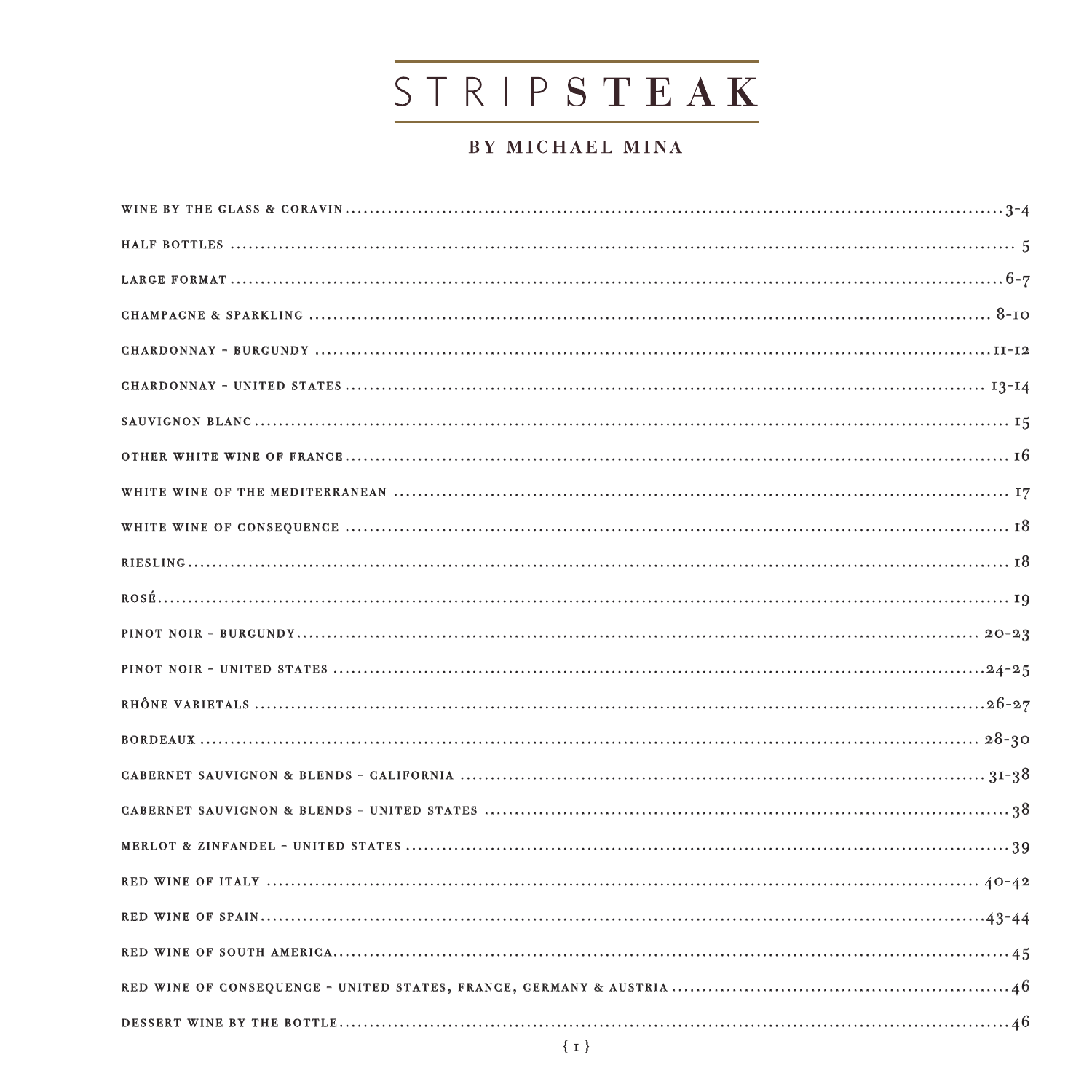we have hand selected some of our favorite wines to share with you. while some of the wines listed will be familiar, others may be unexpected.

all of them have balance, personality and verve. we hope they delight your palate as much as they do ours.

#### LEAD SOMMELIER

joey gewarges

SOMMELIER

hallie hudson

#### CORKAGE POLICY

To complement our wine list, there is a \$45 corkage fee (per 750 ml bottle) for two bottles, and \$90 for any additional bottle (per 750 ml) (for wines not represented on the wine list)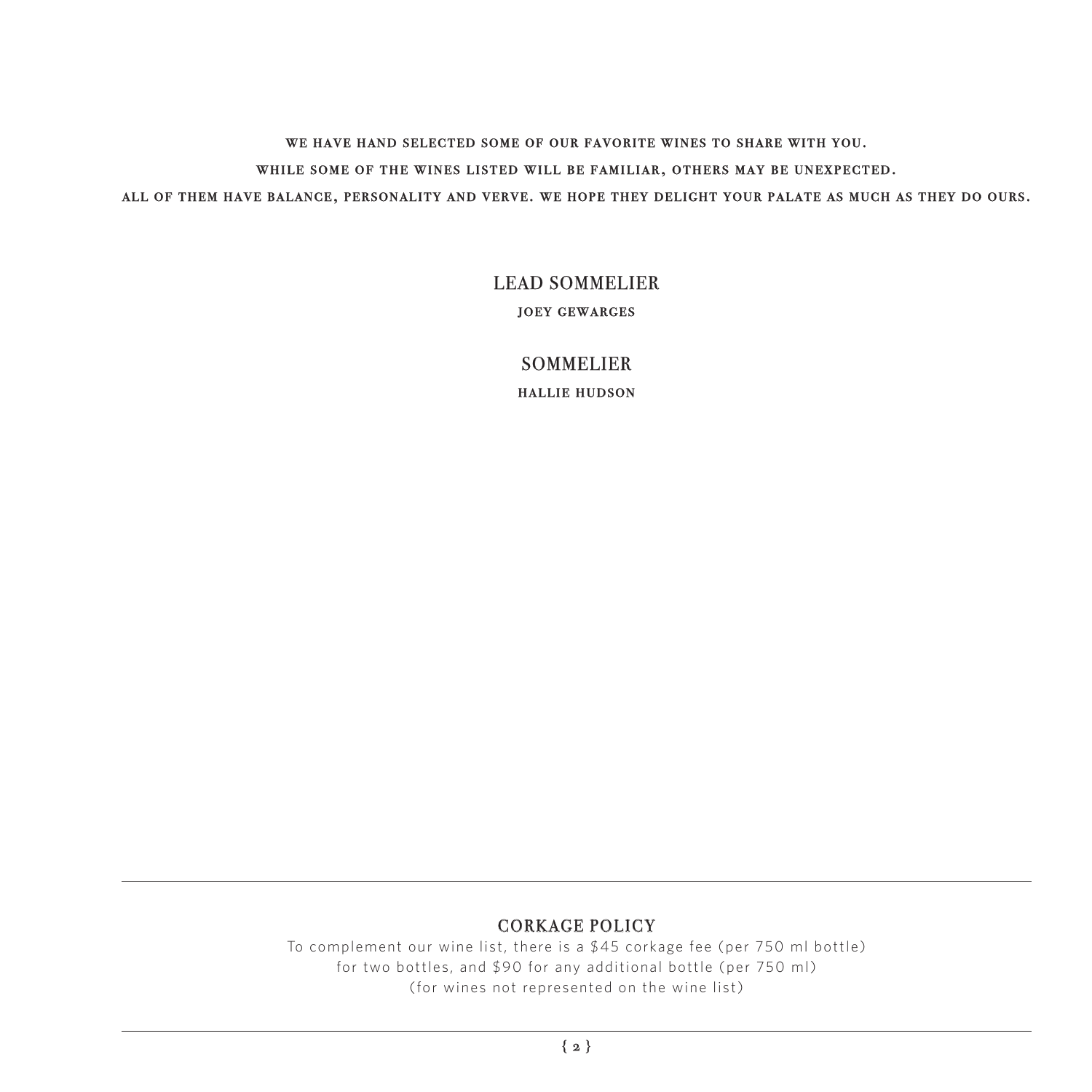# $\{$  WINE BY THE GLASS  $\}$

# **SPARKLING**

# WHITE

# ROSÉ

|--|--|--|

# **RED**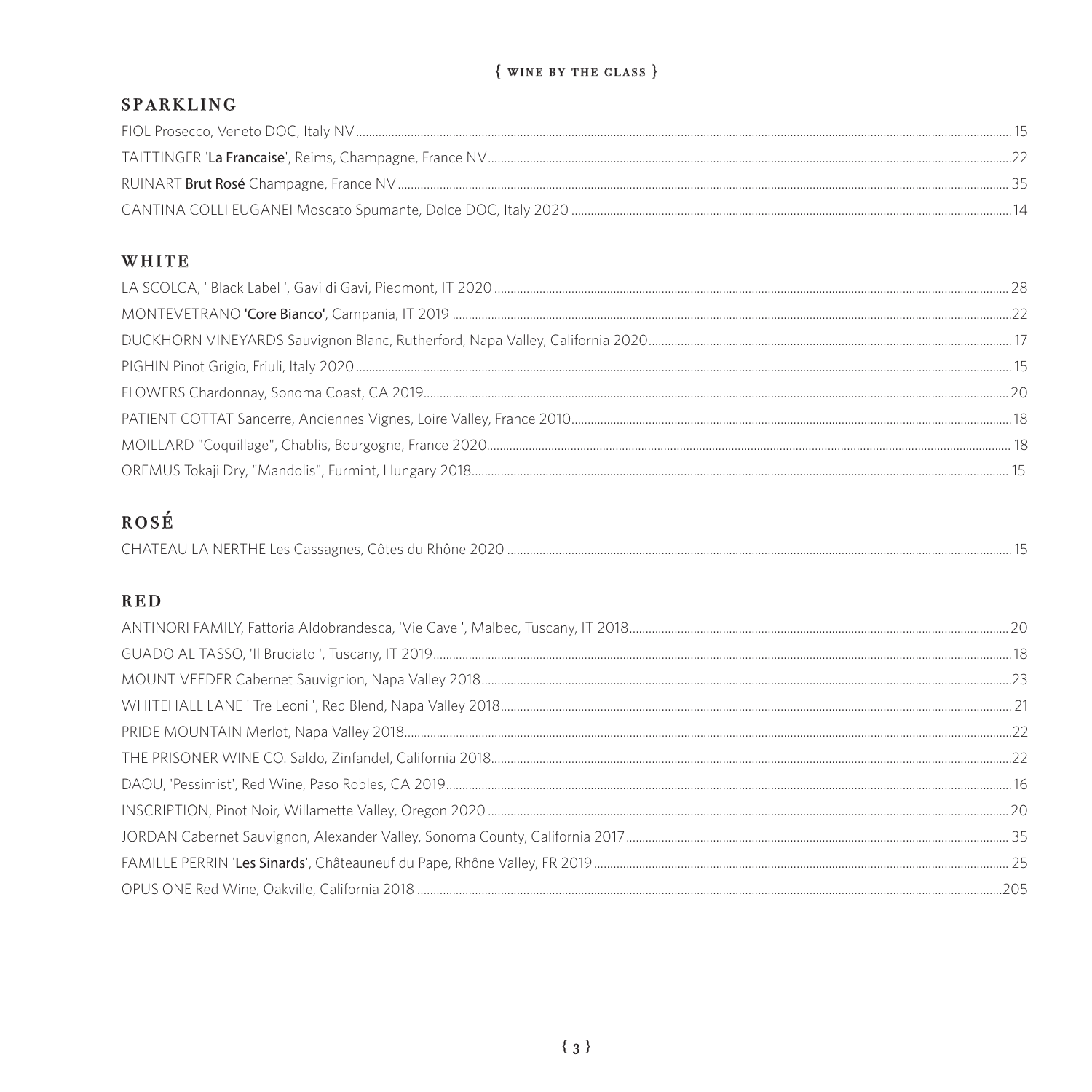# ${$  coravin  $}$

#### CORAVIN IS A STATE OF THE ART WINE EXTRACTION SYSTEM THAT ALLOWS US TO POUR world class wines, not normally offered by the glass, without removing the cork.

#### **WHITE**

#### **RED**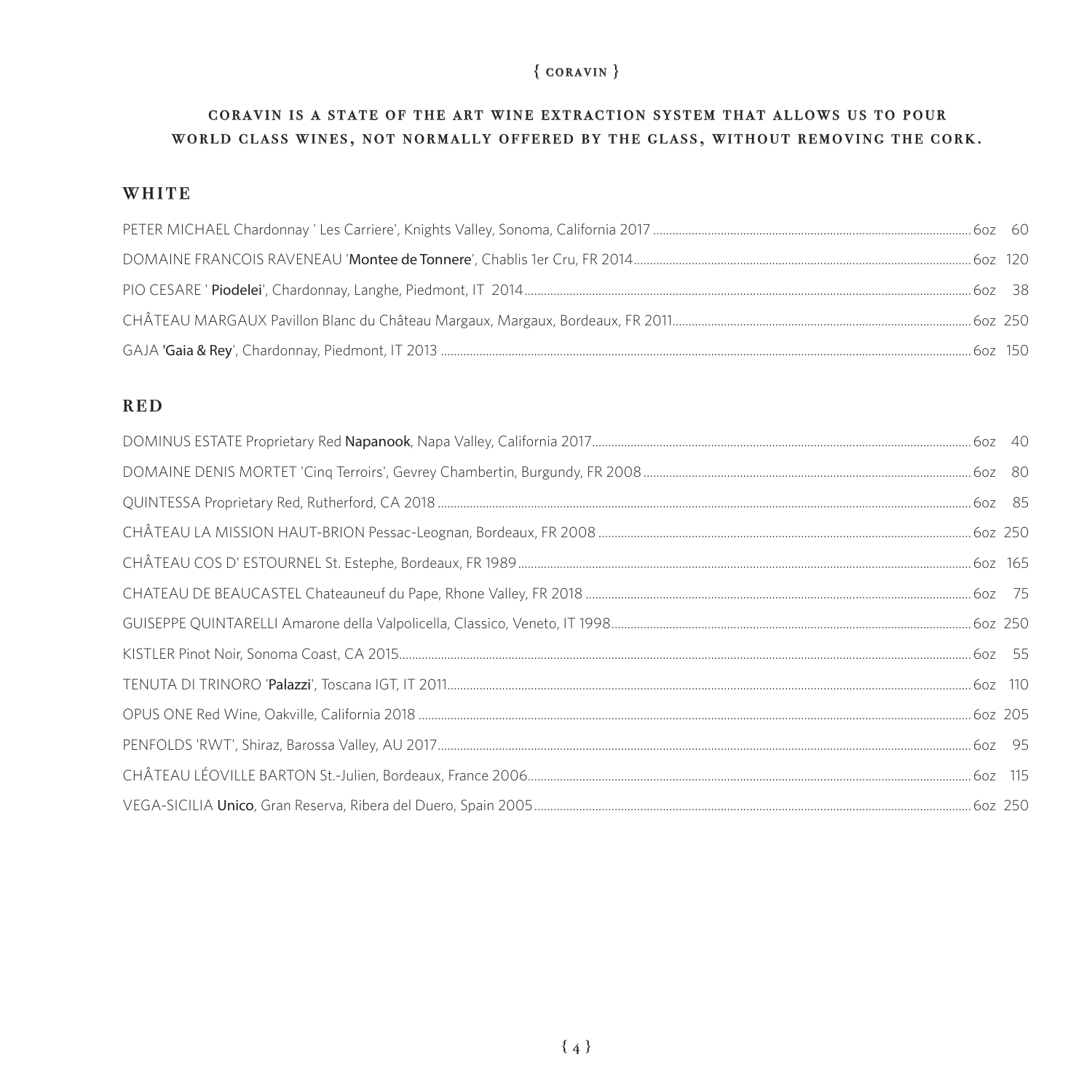# ${HALF$  BOTTLES  $}$

#### **CHAMPAGNE**

# WHITE WINE

# RED WINE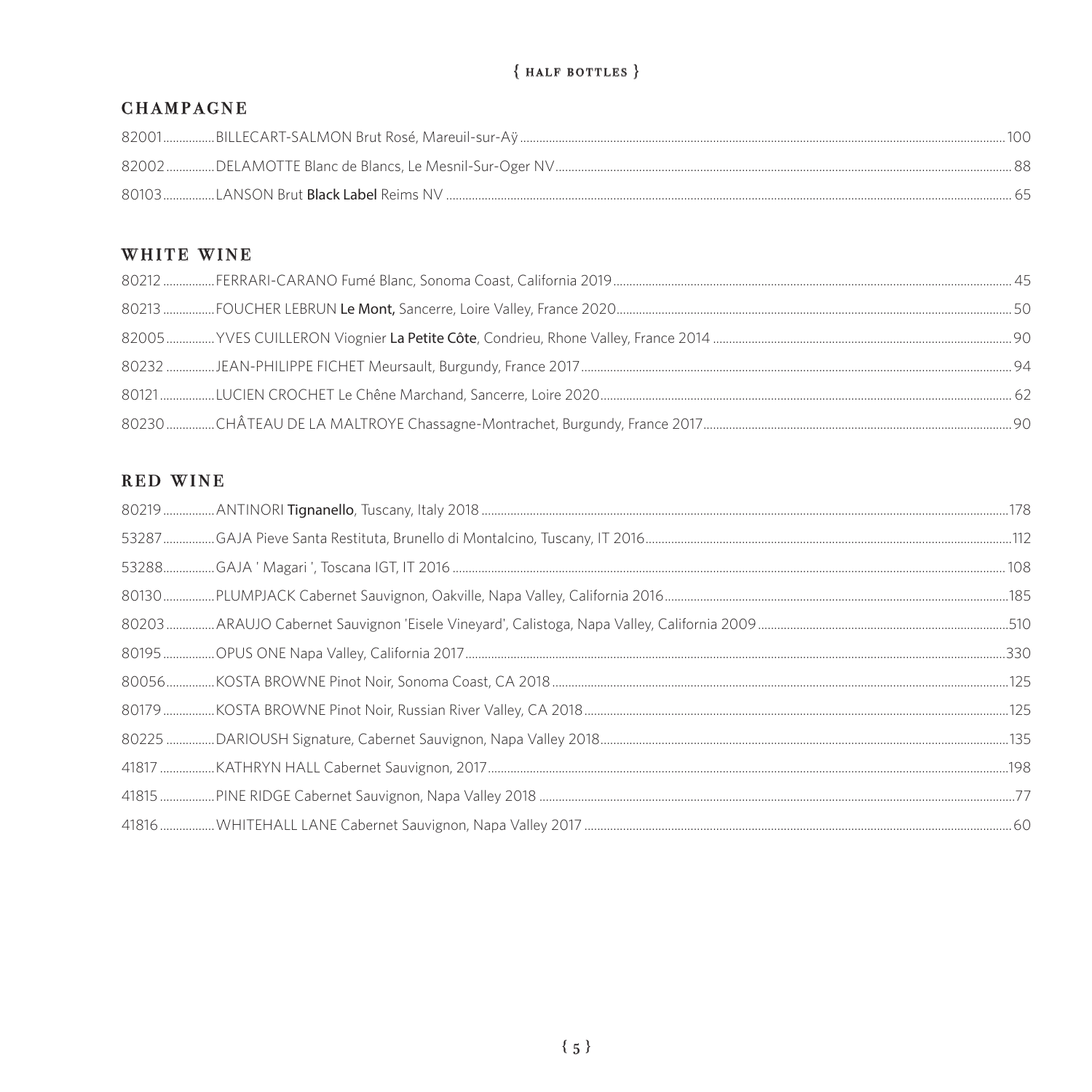# ${LARGE FORMAT}$

#### **CHAMPAGNE**

#### WHITE WINE

### RED WINE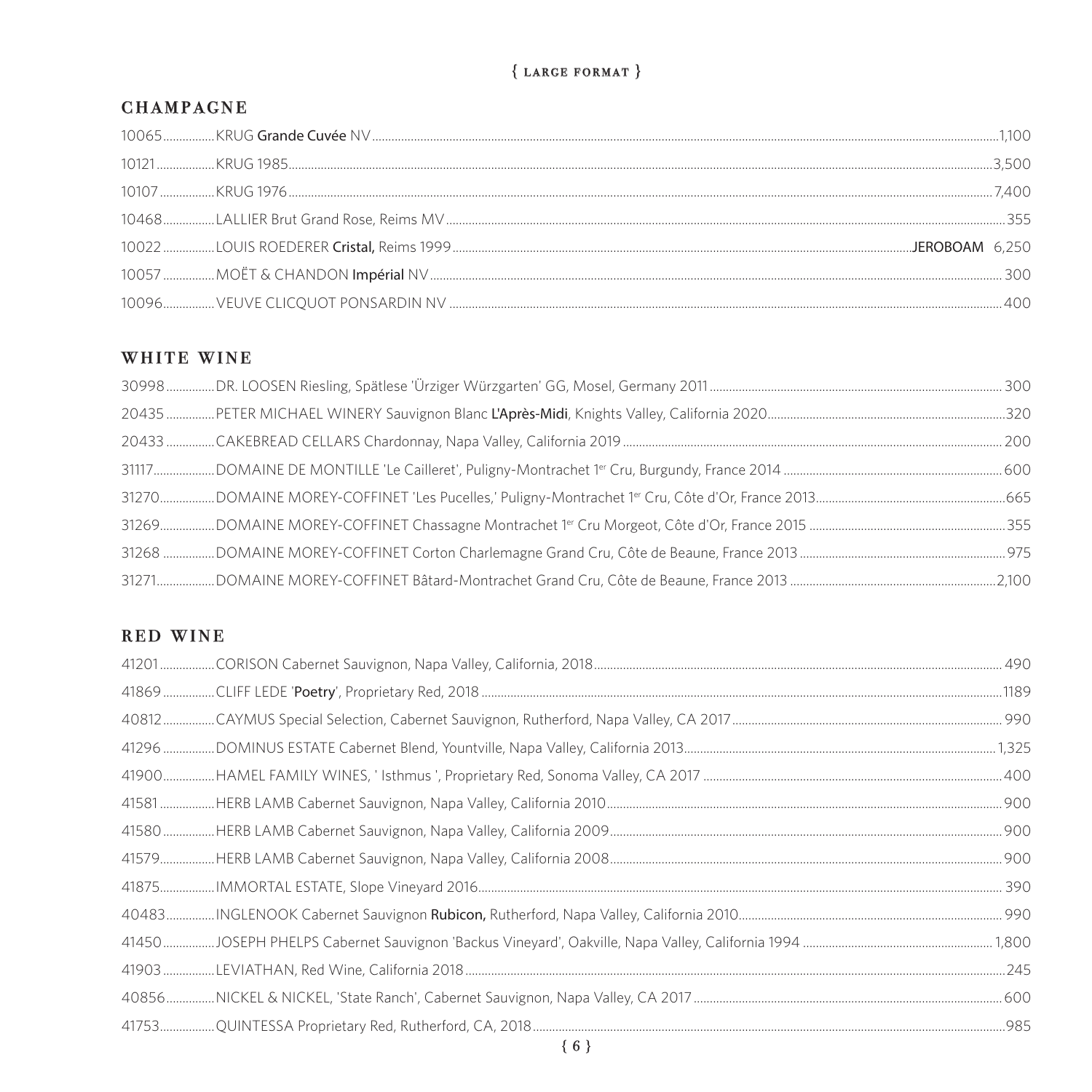# ${LARGE$  format  $}$

# red wines (continued)

| 41179 SHAFER VINEYARDS Cabernet Sauvignon Hillside Select, Stags Leap District, Napa Valley, California 2012 DOUBLE MAGNUM 3,000 |  |
|----------------------------------------------------------------------------------------------------------------------------------|--|
| 41179 SHAFER VINEYARDS Cabernet Sauvignon Hillside Select, Stags Leap District, Napa Valley, California 2016 DOUBLE MAGNUM 3,000 |  |
|                                                                                                                                  |  |
|                                                                                                                                  |  |
|                                                                                                                                  |  |
|                                                                                                                                  |  |
|                                                                                                                                  |  |
|                                                                                                                                  |  |
|                                                                                                                                  |  |
|                                                                                                                                  |  |
|                                                                                                                                  |  |
|                                                                                                                                  |  |
|                                                                                                                                  |  |
|                                                                                                                                  |  |
|                                                                                                                                  |  |
|                                                                                                                                  |  |
|                                                                                                                                  |  |
|                                                                                                                                  |  |
|                                                                                                                                  |  |
|                                                                                                                                  |  |
|                                                                                                                                  |  |
|                                                                                                                                  |  |
|                                                                                                                                  |  |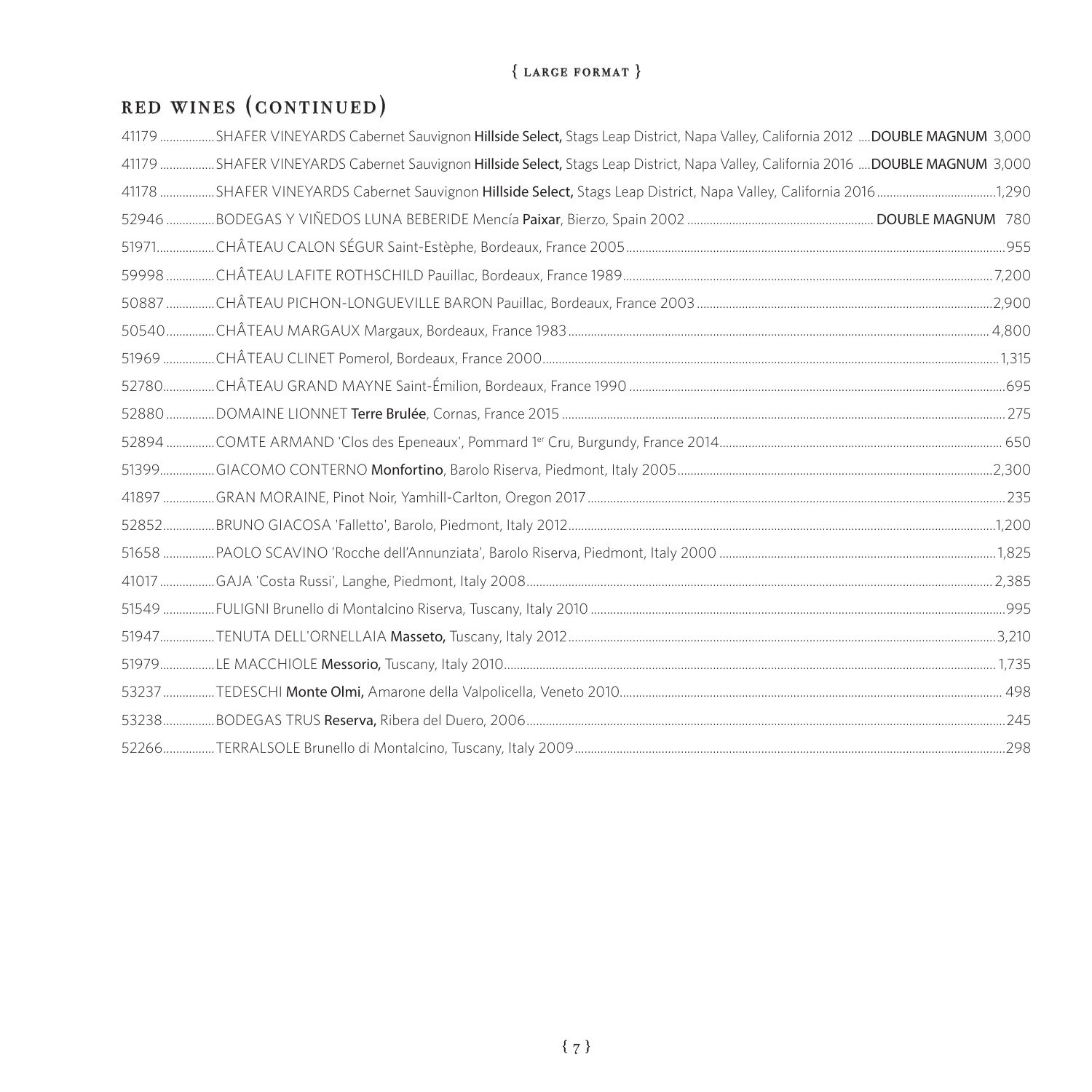# ${CHAMPACNE}$

### **NON VINTAGE**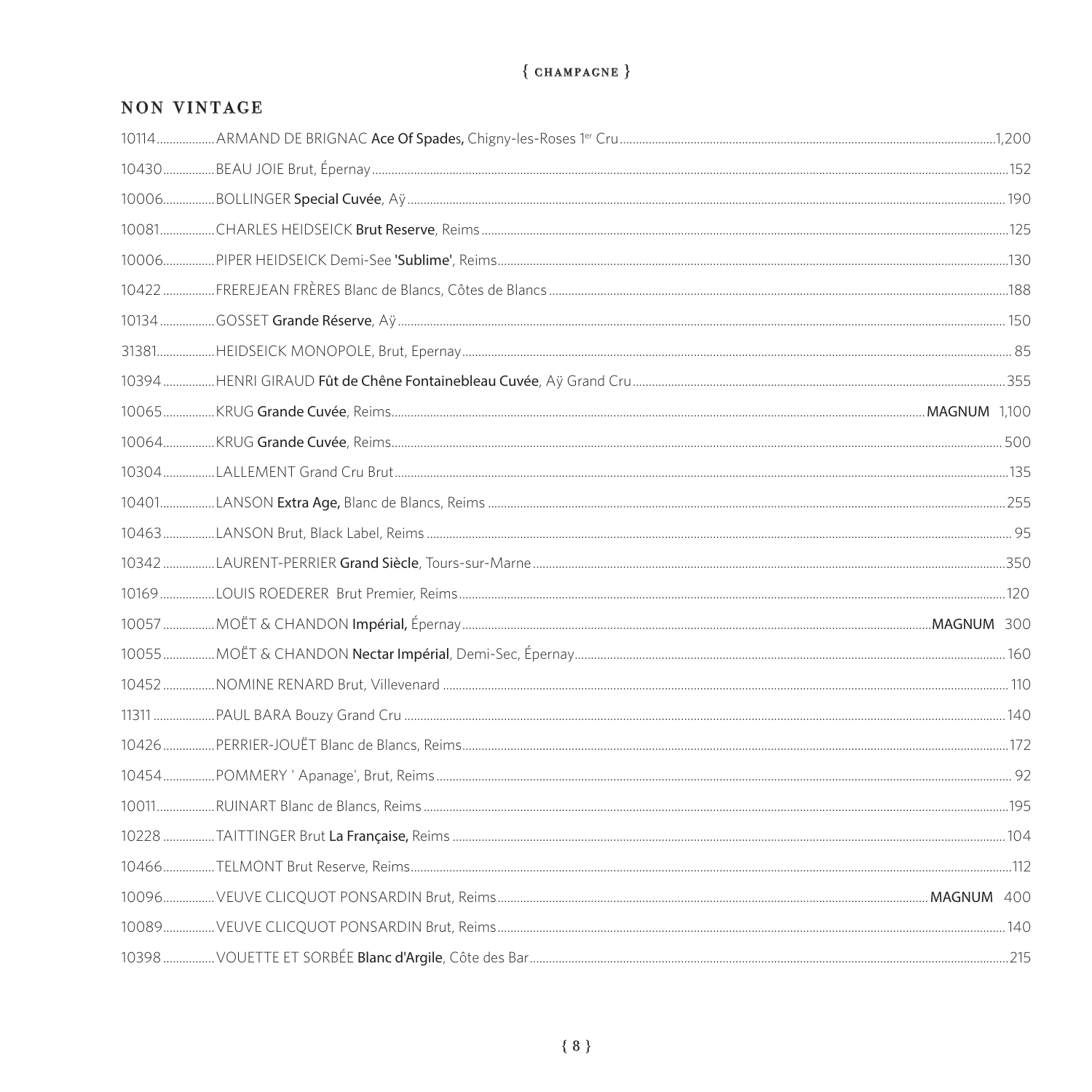# ${CHAMPACNE}$

### **VINTAGE**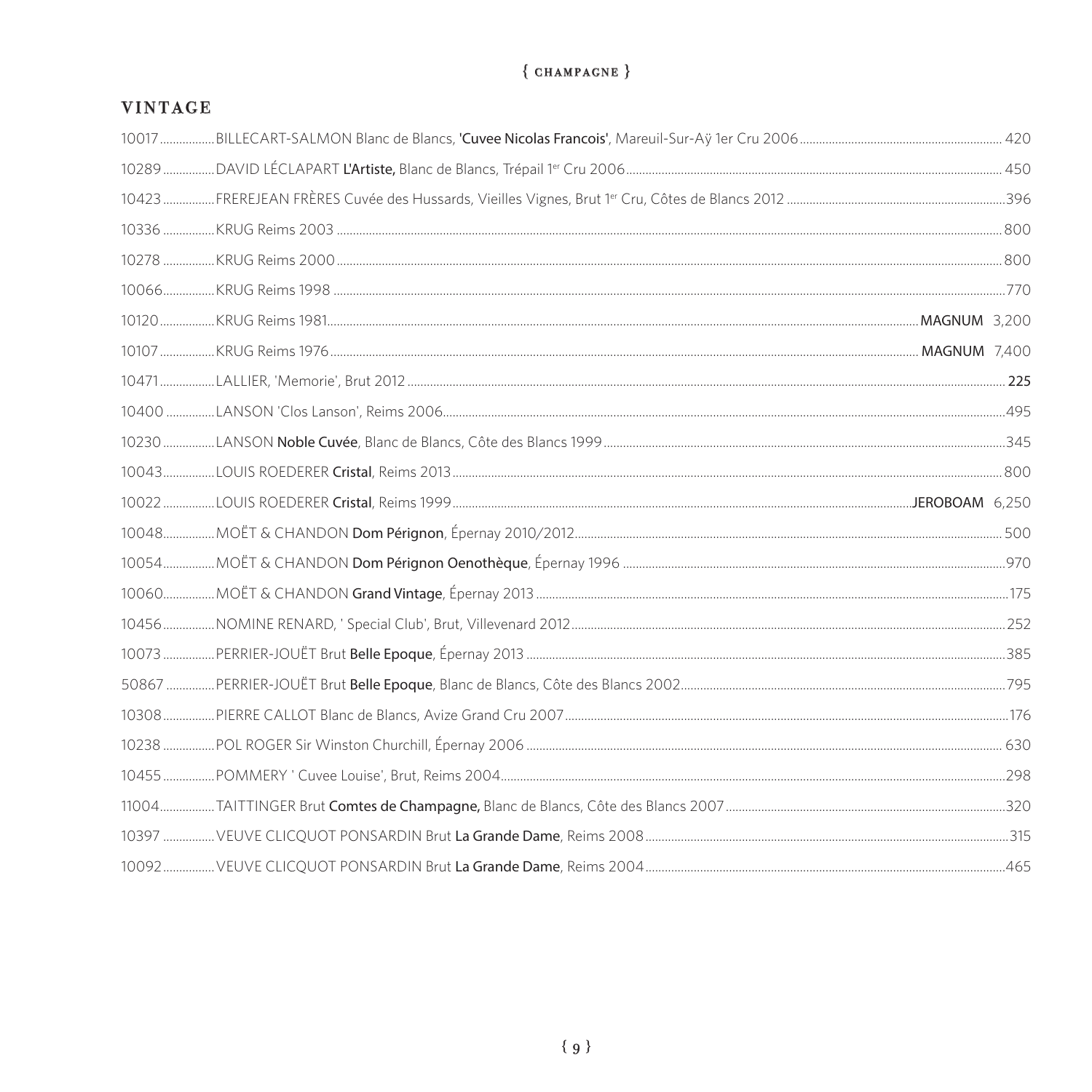# ${RosÉ CHAMPACNE}$

#### **NON VINTAGE**

# **VINTAGE**

# ${$  OTHER SPARKLING  $}$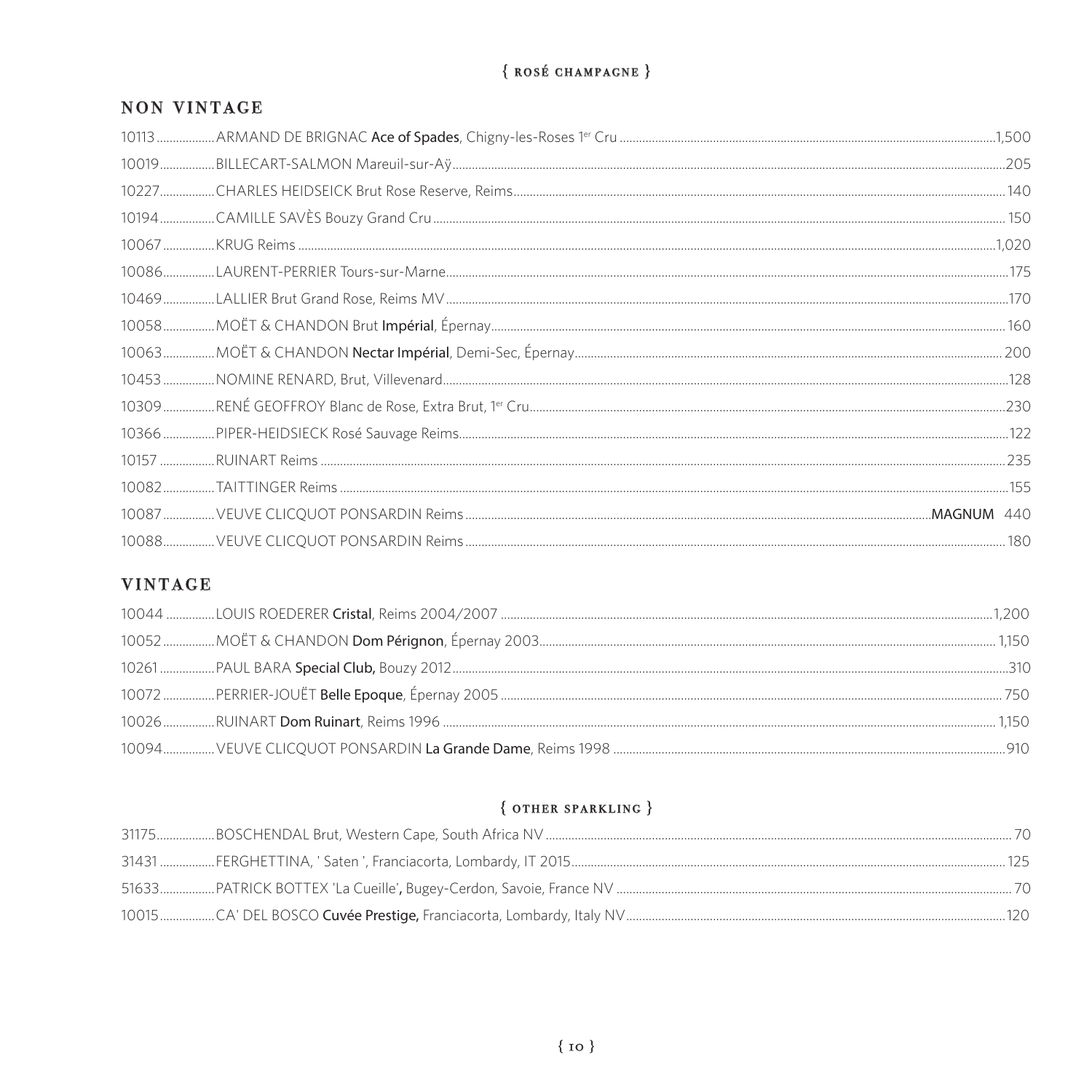#### ${$  CHARDONNAY - BURGUNDY  $}$

#### **CHABLIS**

# PULIGNY-MONTRACHET

|  | 460. |
|--|------|
|  |      |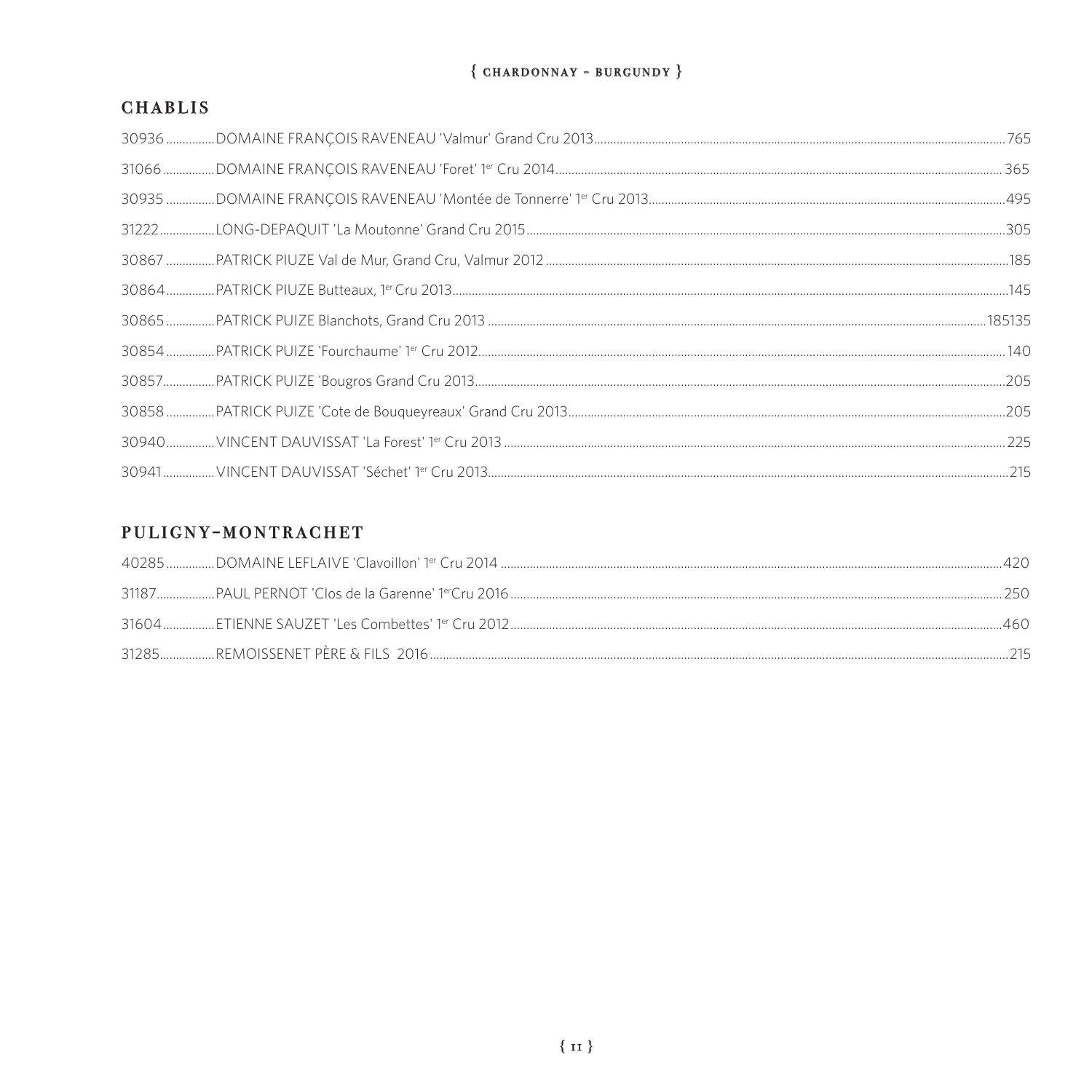#### ${$  CHARDONNAY - BURGUNDY  $}$

#### **GRAND CRU**

#### CHASSAGNE-MONTRACHET

| 425 |
|-----|
|     |
|     |
|     |
|     |

#### **MEURSAULT**

| つ95 |
|-----|

### THE BACKROADS OF BURGUNDY

| 735 |  |
|-----|--|
|     |  |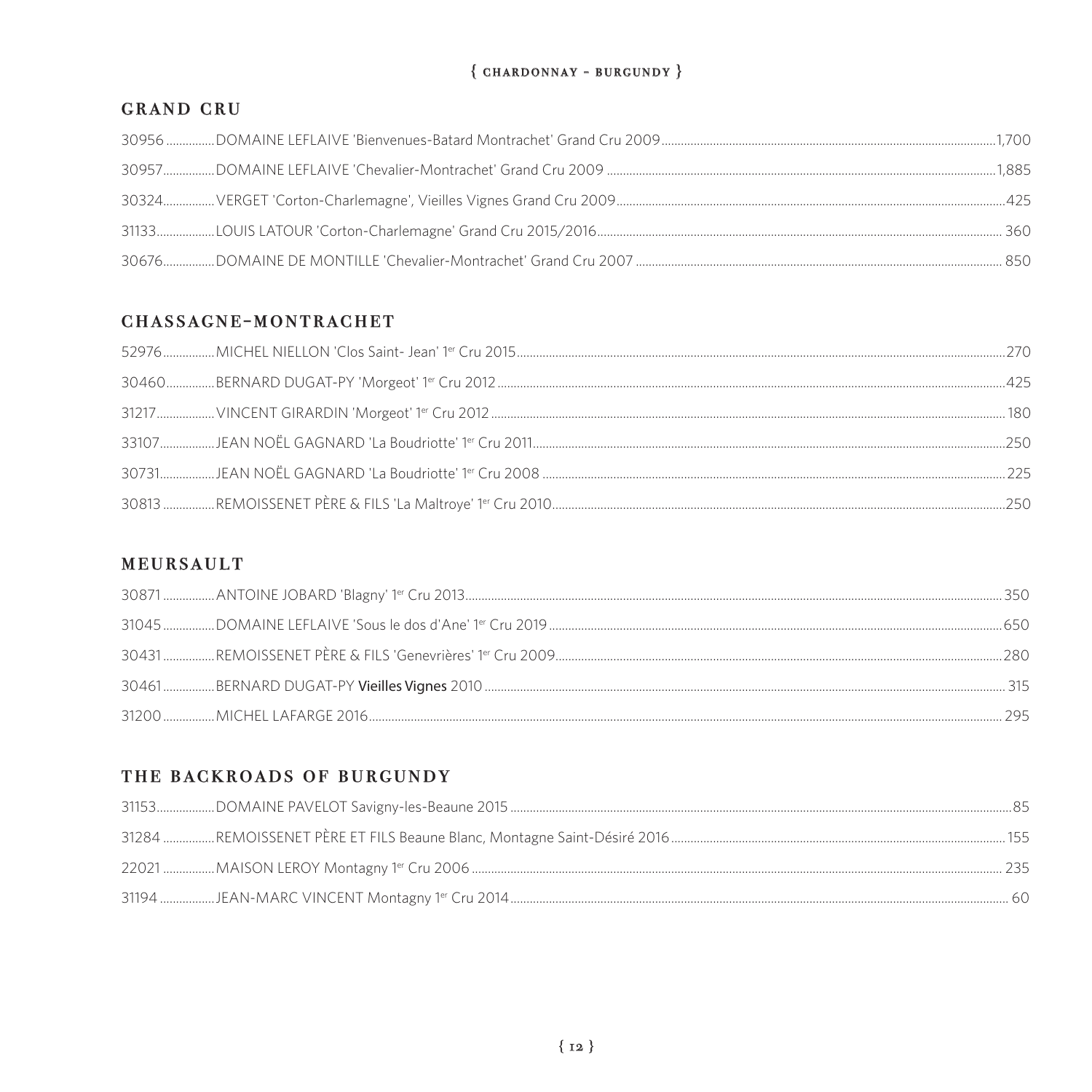#### ${$  CHARDONNAY - UNITED STATES  $}$

#### ANDERSON VALLEY

### SONOMA COAST

|  | 145 |
|--|-----|
|  |     |
|  |     |
|  |     |
|  |     |
|  |     |
|  |     |

#### RUSSIAN RIVER VALLEY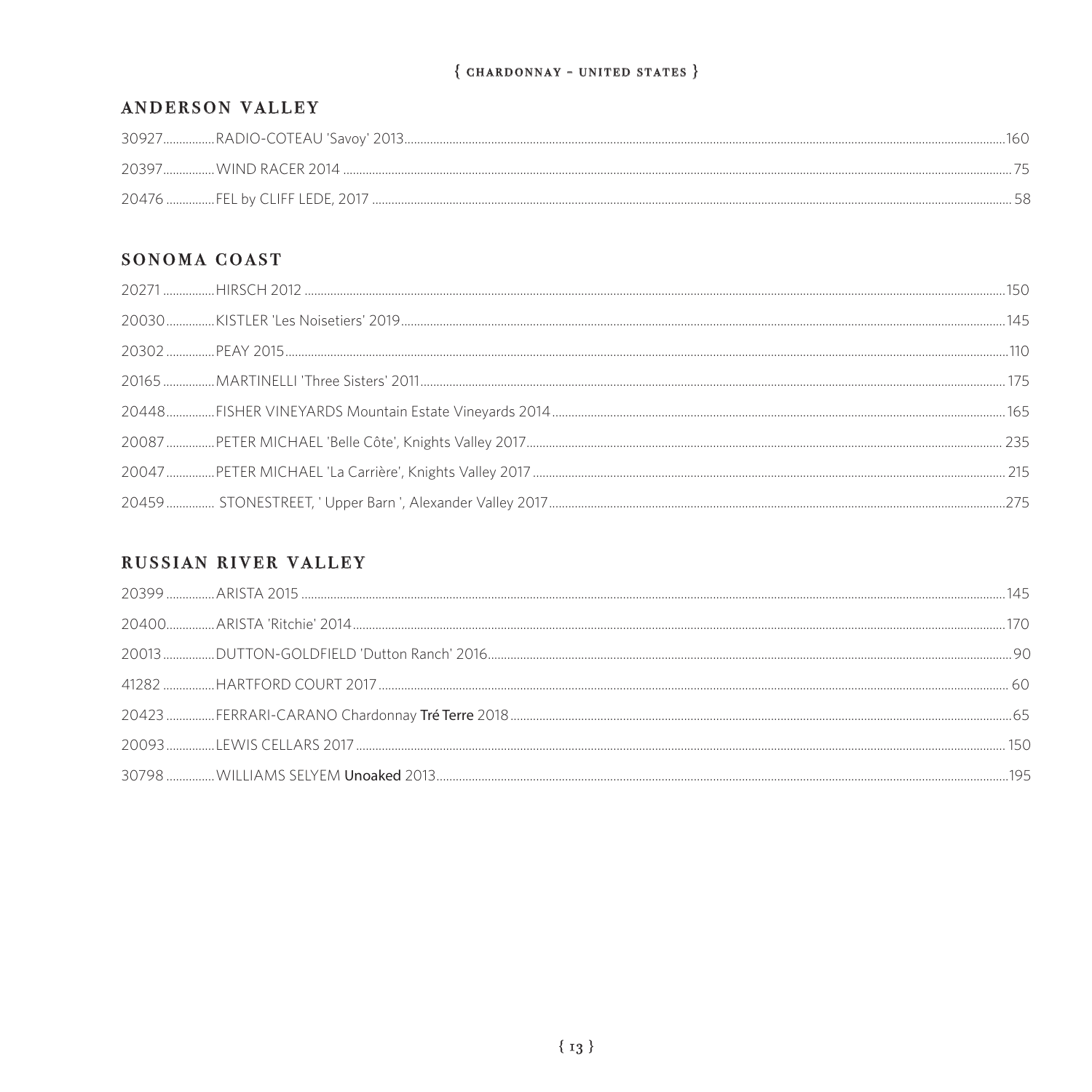#### ${$  CHARDONNAY - UNITED STATES  $}$

#### **CARNEROS**

# NAPA VALLEY

|  | 140 |
|--|-----|
|  |     |

# SANTA CRUZ MOUNTAINS

#### **CENTRAL COAST**

|       | -130 |
|-------|------|
| 10(2) |      |
|       |      |
|       | 140  |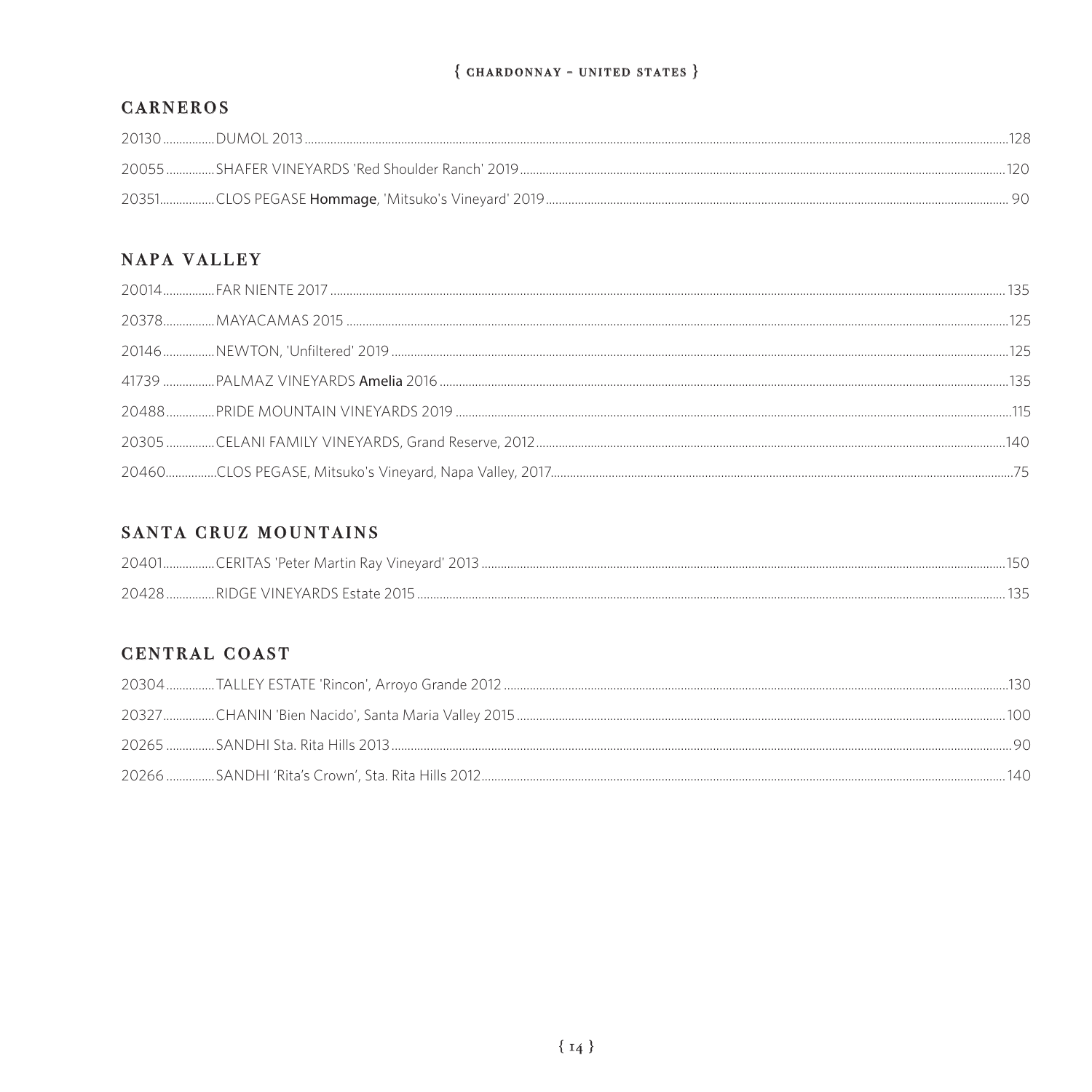# $\{$  SAUVIGNON BLANC  $\}$

#### **BORDEAUX**

#### UNITED STATES

# NEW ZEALAND/AUSTRALIA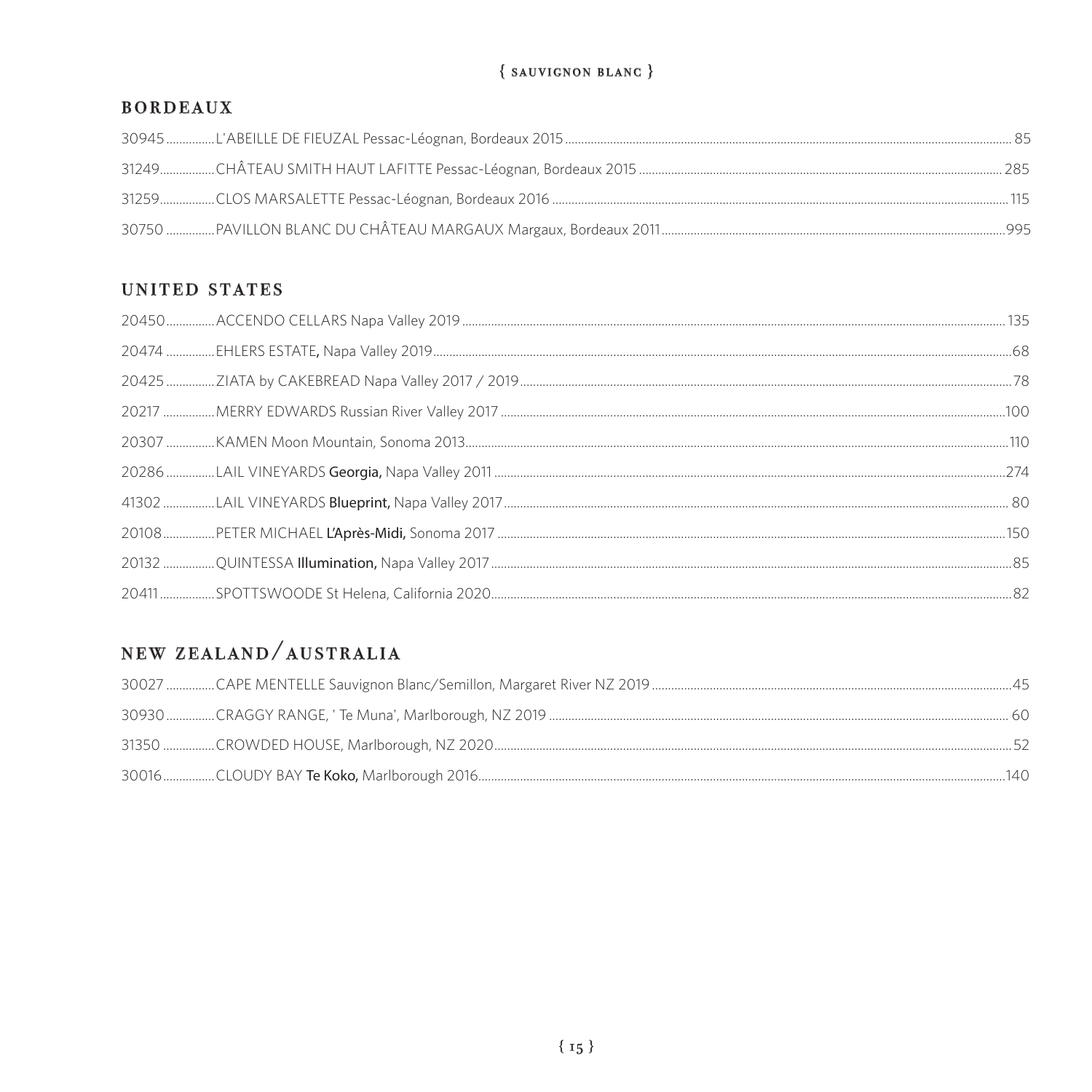#### ${$  other white wine of France  $}$

# RHÔNE

# **ALSACE**

# LOIRE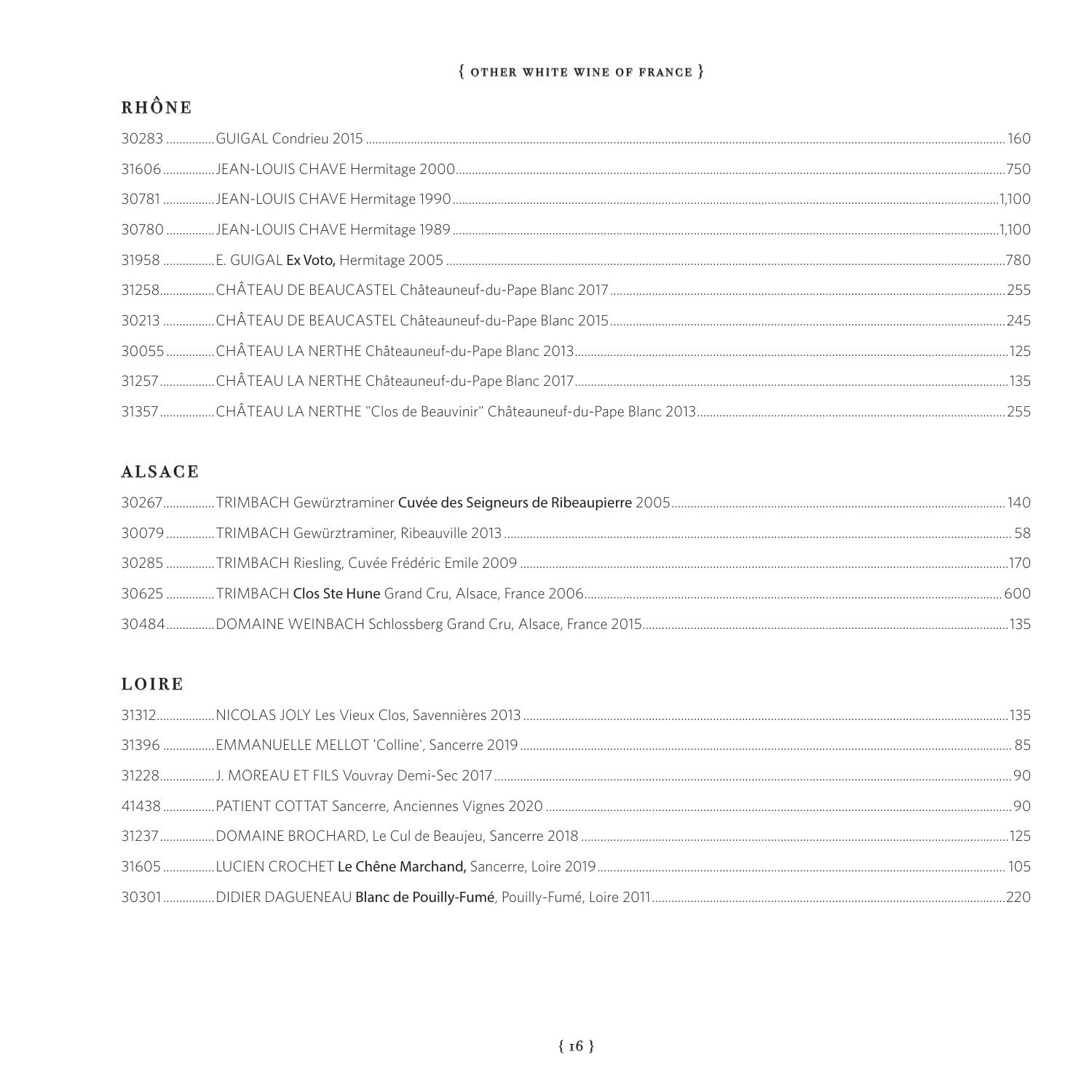#### $\{$  white wine of the mediterranean  $\}$

# **ITALY**

# **SPAIN**

# **GREECE**

| 30688DOMAINE SIGALAS, Assyrtiko, Santorini 2020 |  |
|-------------------------------------------------|--|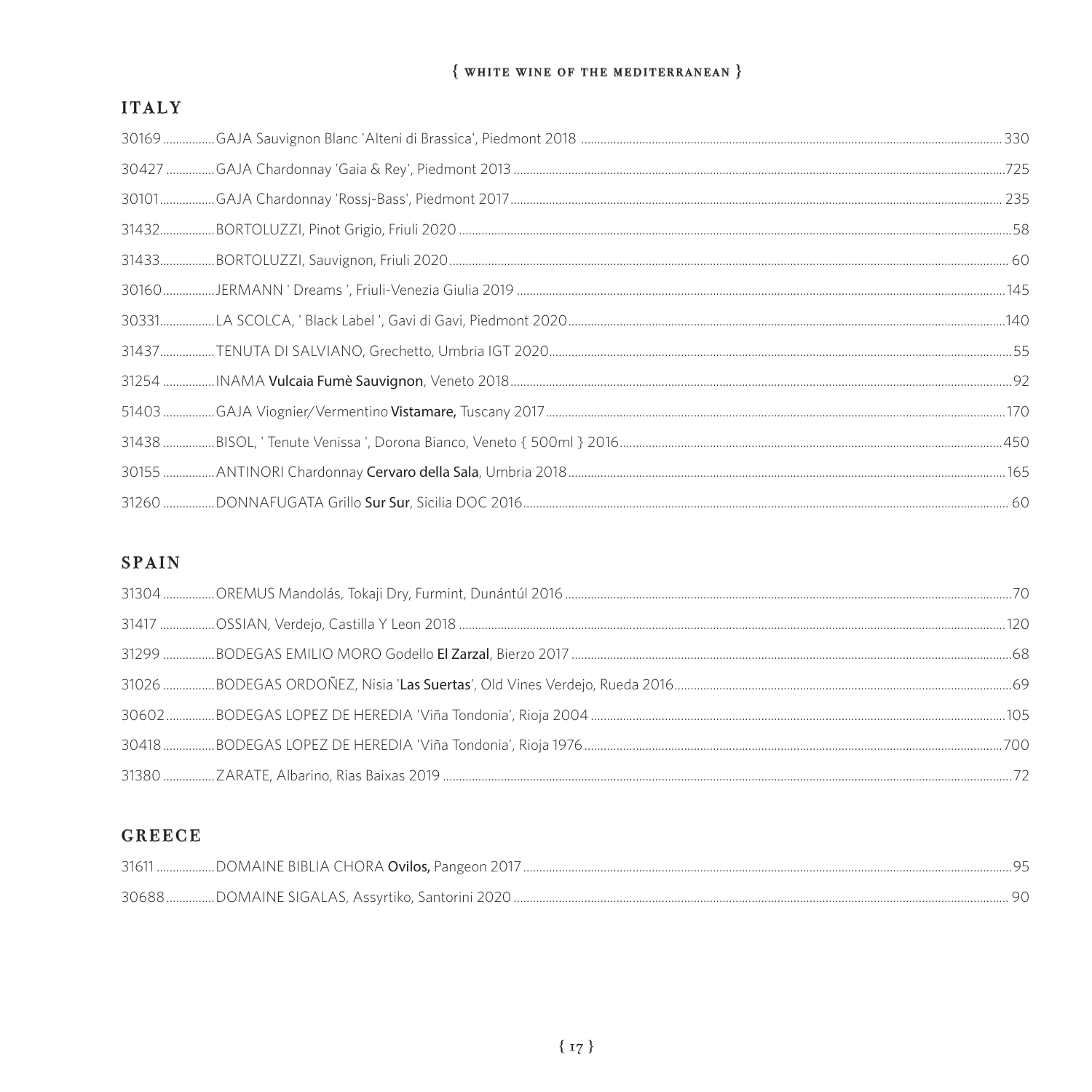#### $\{$  white wine of consequence  $\}$

#### **UNITED STATES**

# $\{RIESLING\}$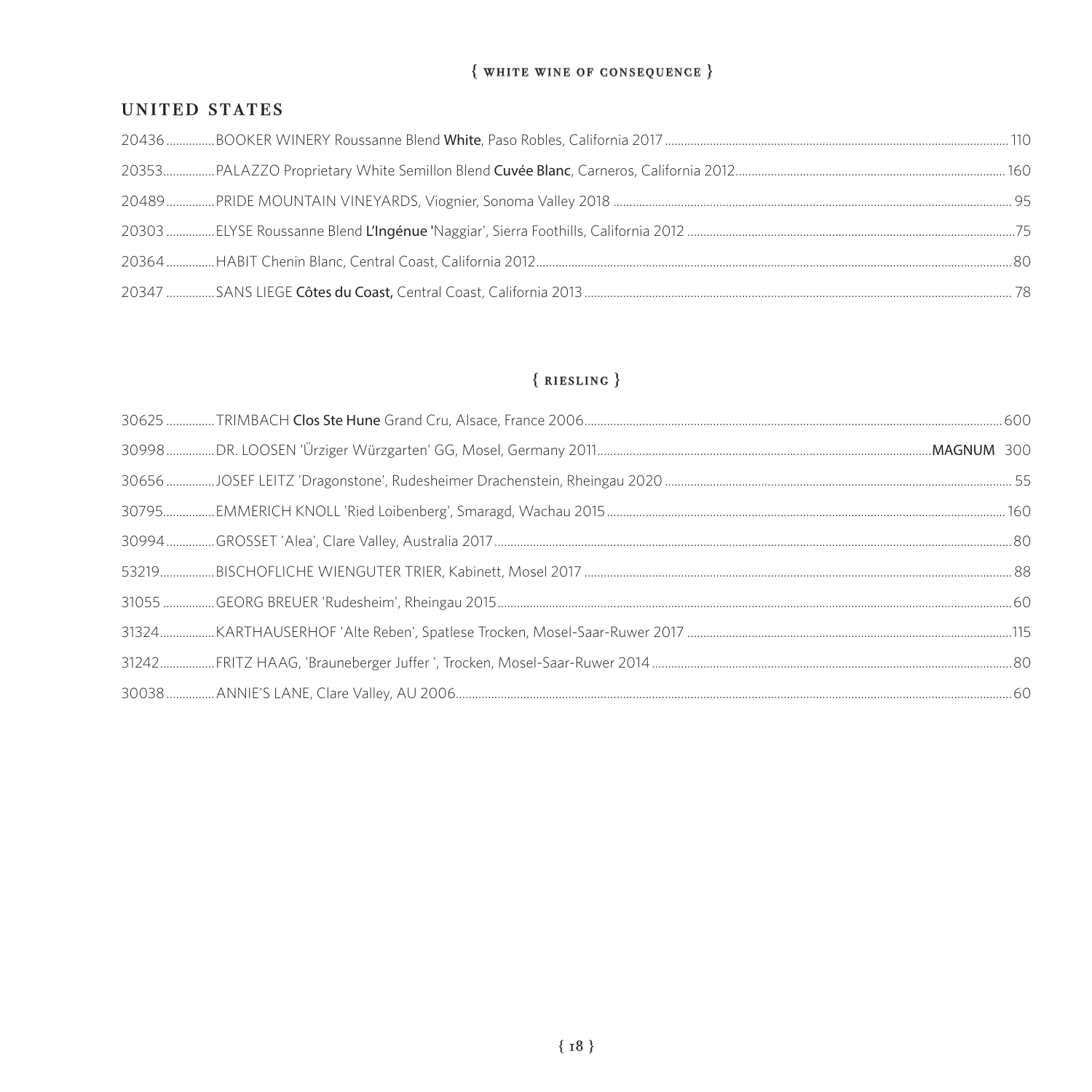# $\{rosé\}$

# **FRANCE**

| UNITED STATES |  |
|---------------|--|
|               |  |
|               |  |
|               |  |
|               |  |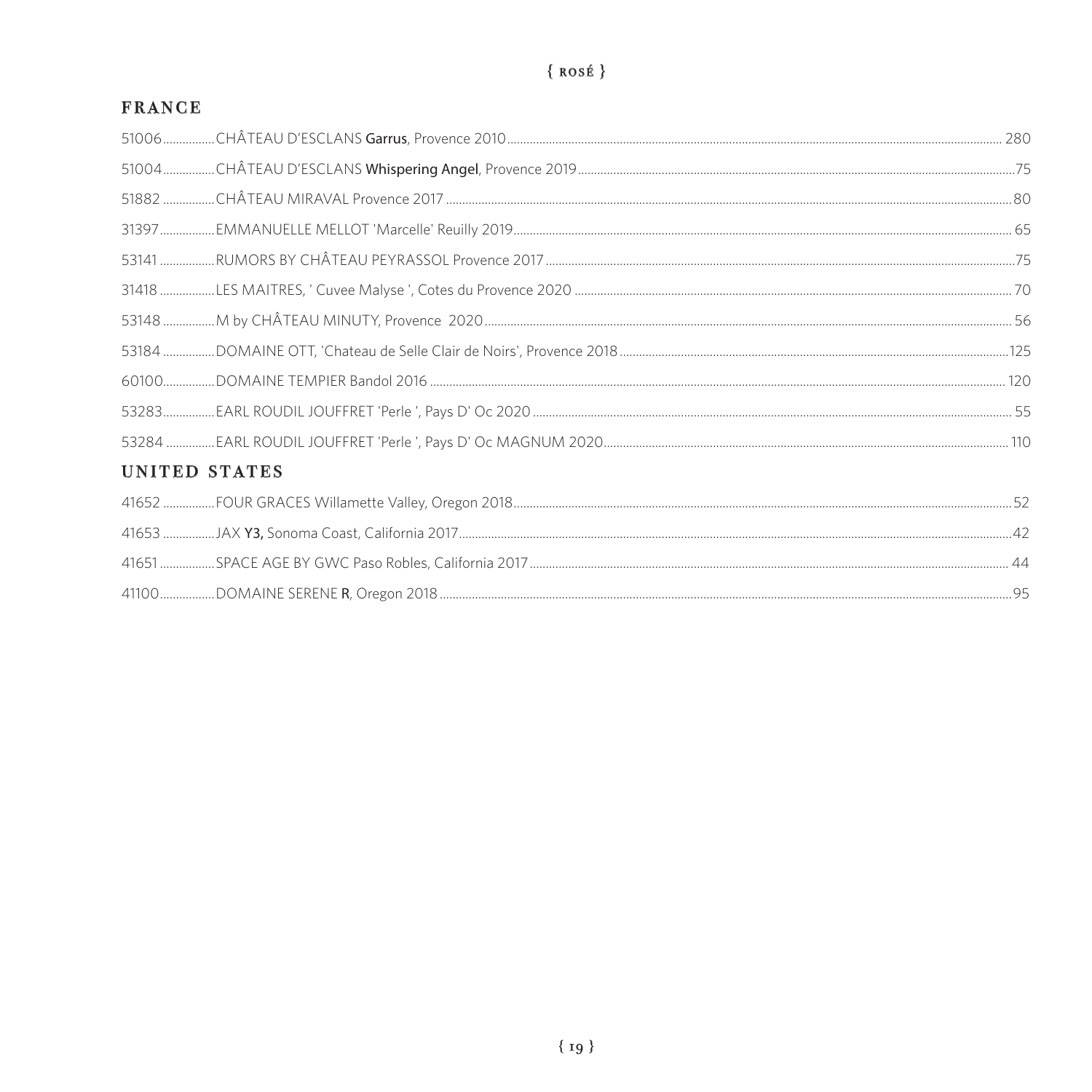#### ${PNOT NOT - BURGUNDY}$

#### **GEVREY-CHAMBERTIN**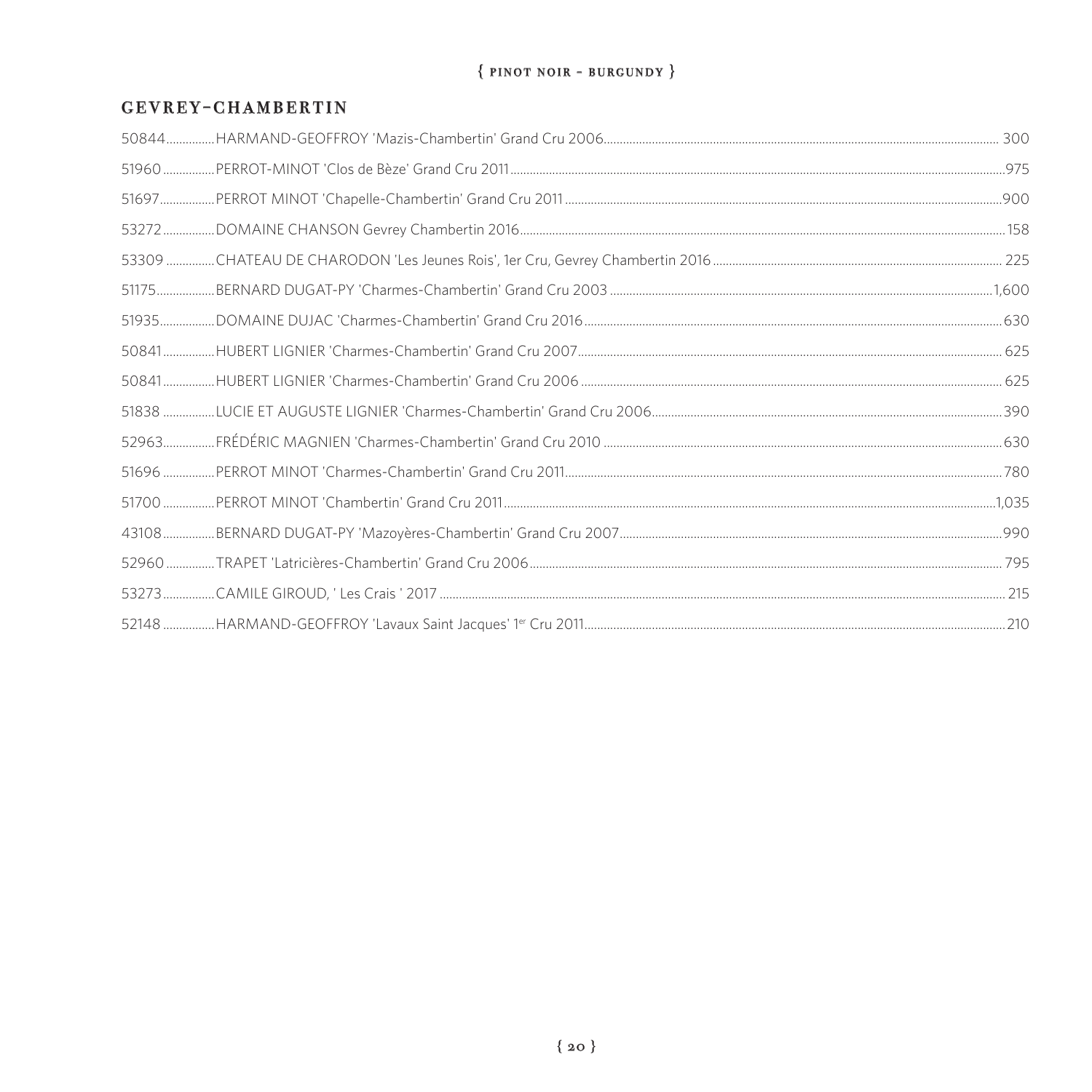#### ${PINOT NOR - BURGUNDY}$

#### MOREY-SAINT-DENIS

#### CHAMBOLLE-MUSIGNY

#### **VOUGEOT**

|  | -800 |
|--|------|
|  |      |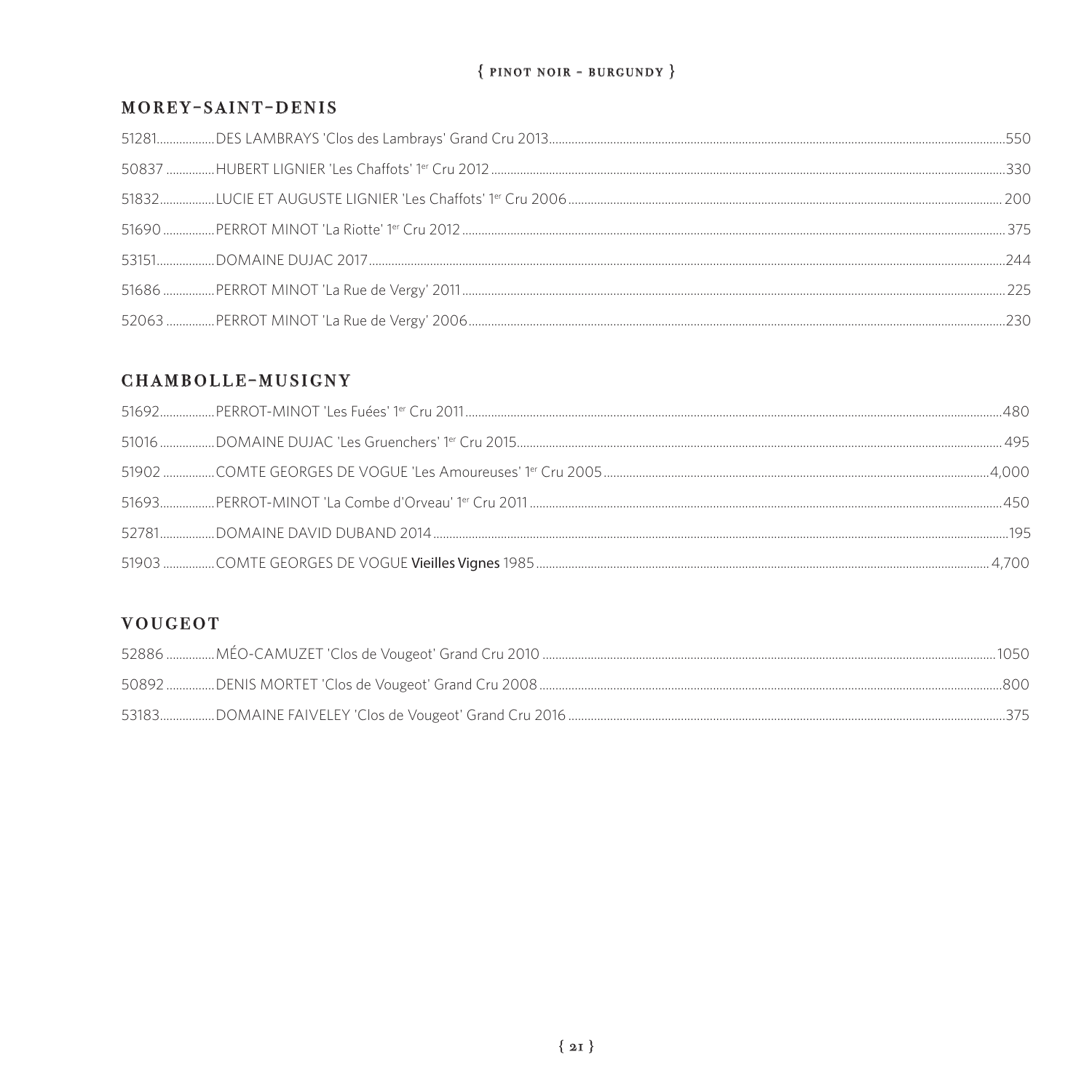### ${PINOT NOR - BURGUNDY}$

# VOSNE-ROMANÉE

# NUITS-SAINT-GEORGES

| 5/5   |
|-------|
| 650   |
|       |
| - 295 |
| 525   |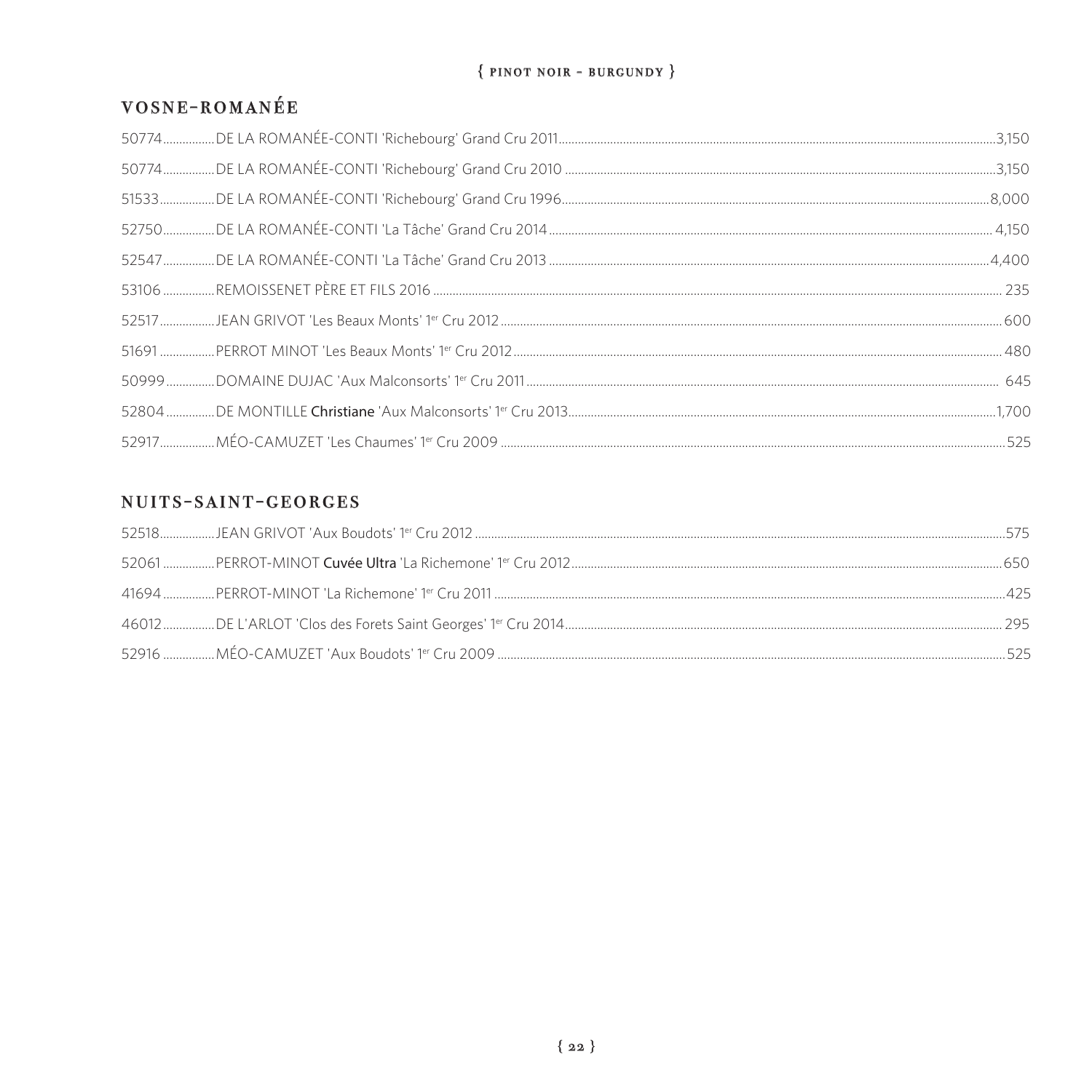#### $\{ PINOT & GAMAY NOIR - BURGUNDY \}$

# CORTON

|  | 730 |
|--|-----|
|  | 580 |

# **POMMARD**

# **VOLNAY**

|  | 2(1) |
|--|------|
|  |      |
|  | 165  |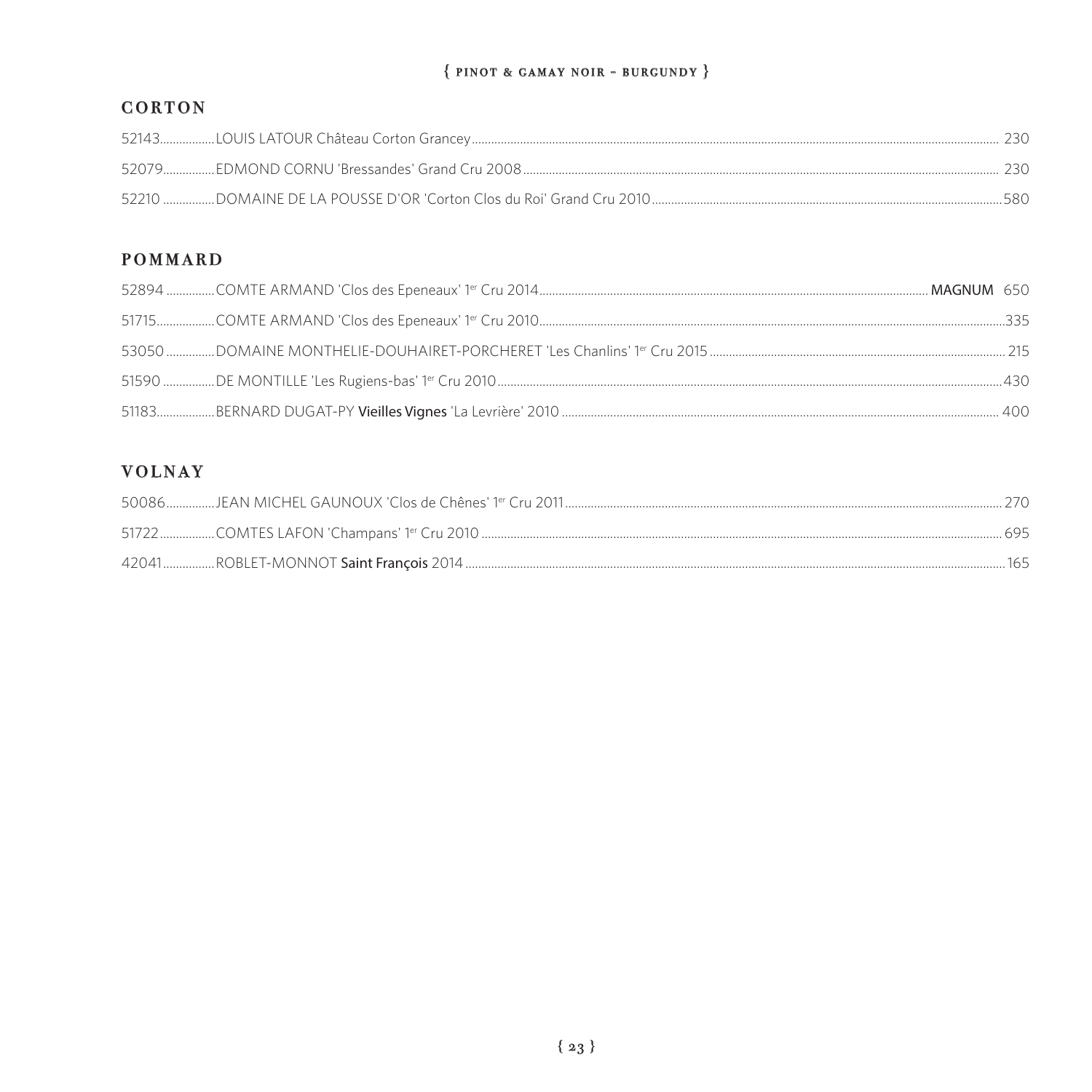#### ${$  PINOT NOIR - UNITED STATES  $}$

#### ANDERSON VALLEY

| ヨトン |  |
|-----|--|
|     |  |
|     |  |

#### SONOMA COUNTY

### RUSSIAN RIVER VALLEY

|  | 165 |
|--|-----|
|  |     |
|  | 135 |
|  |     |
|  | 130 |

### MONTEREY COUNTY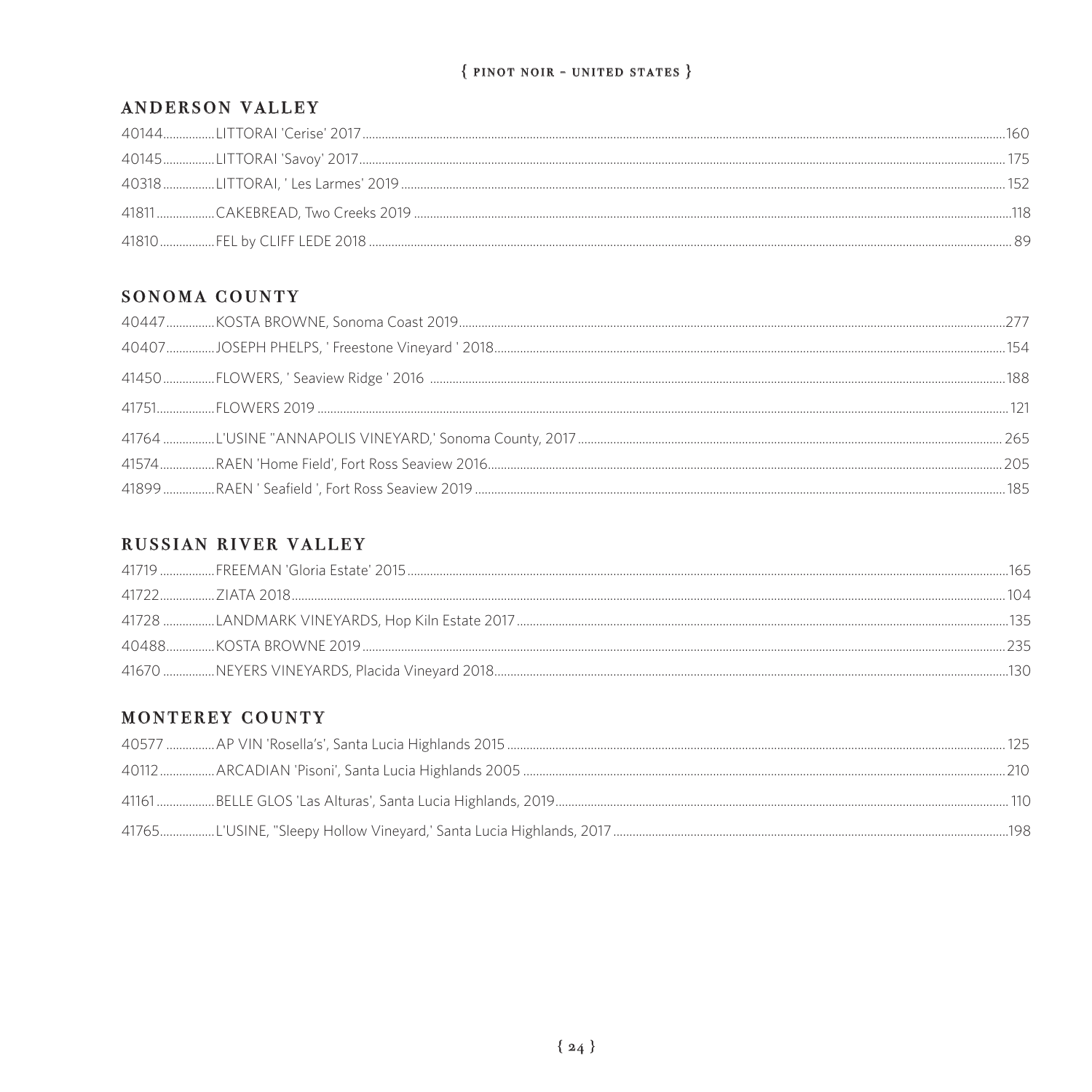#### ${$  PINOT NOIR - UNITED STATES  $}$

#### **NAPA VALLEY**

| 155 |
|-----|

# CENTRAL COAST

#### OREGON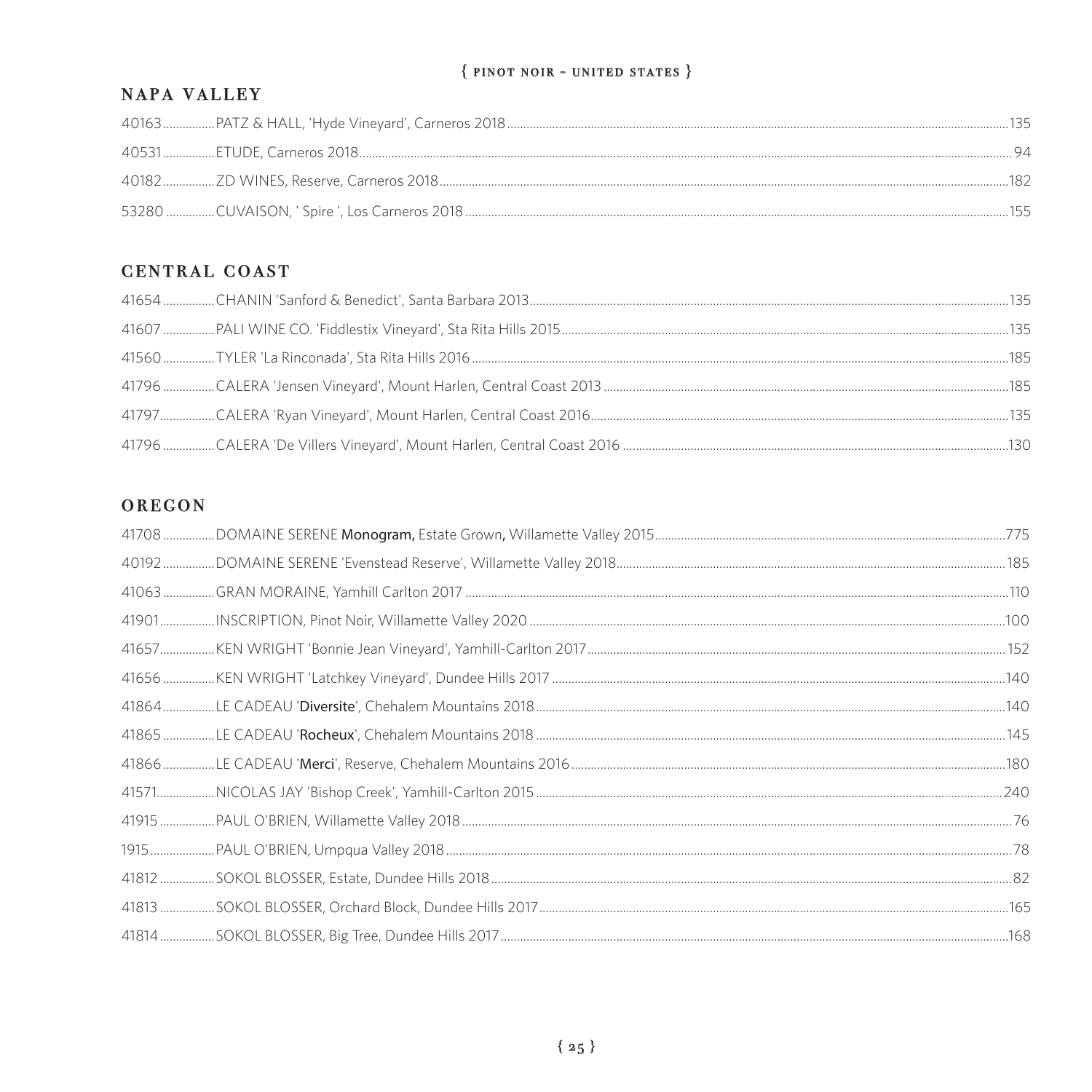# ${RH\text{\o}NE VALUEY}$

# CÔTE-RÔTIE

# CHÂTEAUNEUF-DU-PAPE

# OTHER APPELLATIONS OF RHÔNE VALLEY

| - 745 |  |
|-------|--|
|       |  |
|       |  |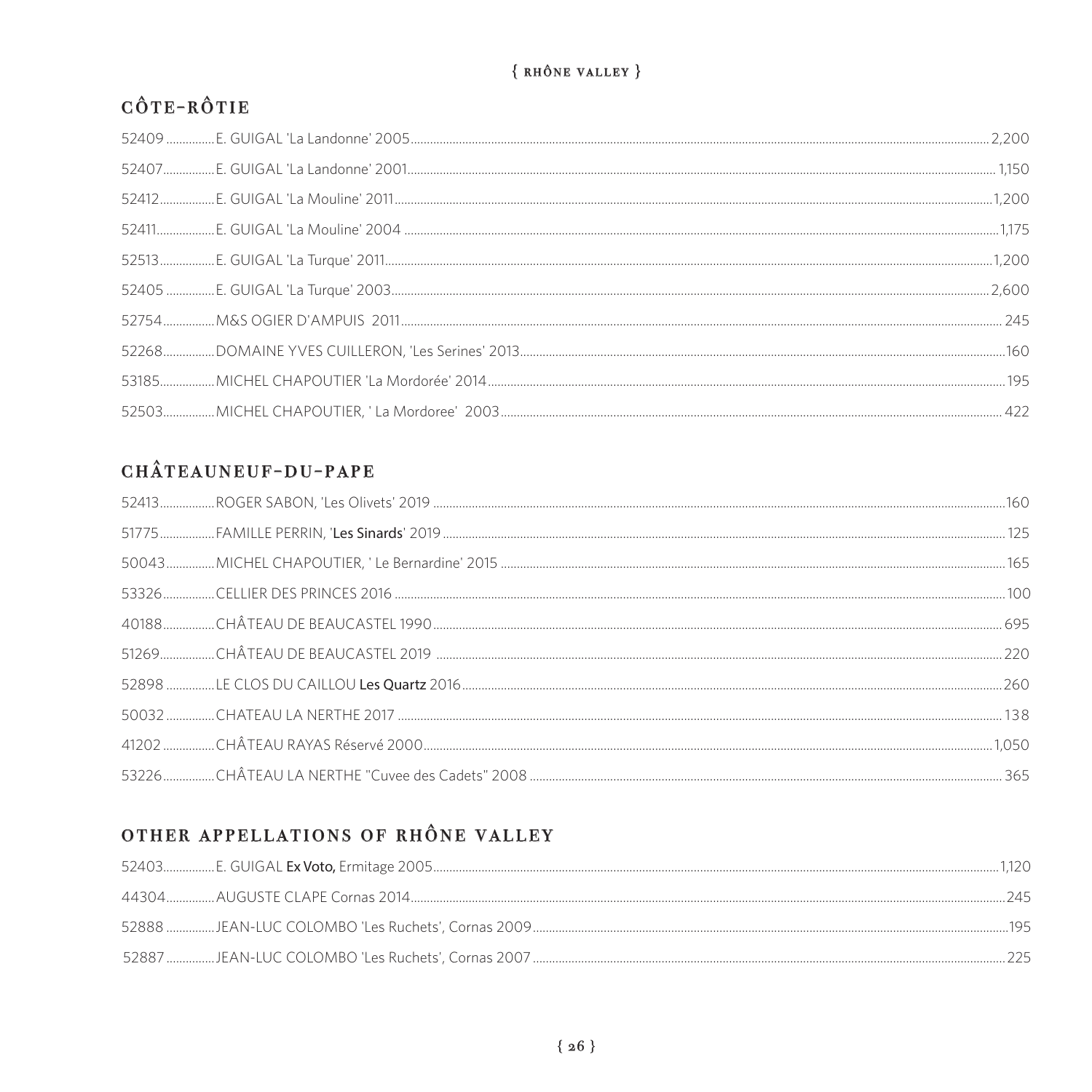# $\{RH\hat{O}NE VARIETALS\}$

#### UNITED STATES

### **AUSTRALIA & NEW ZEALAND**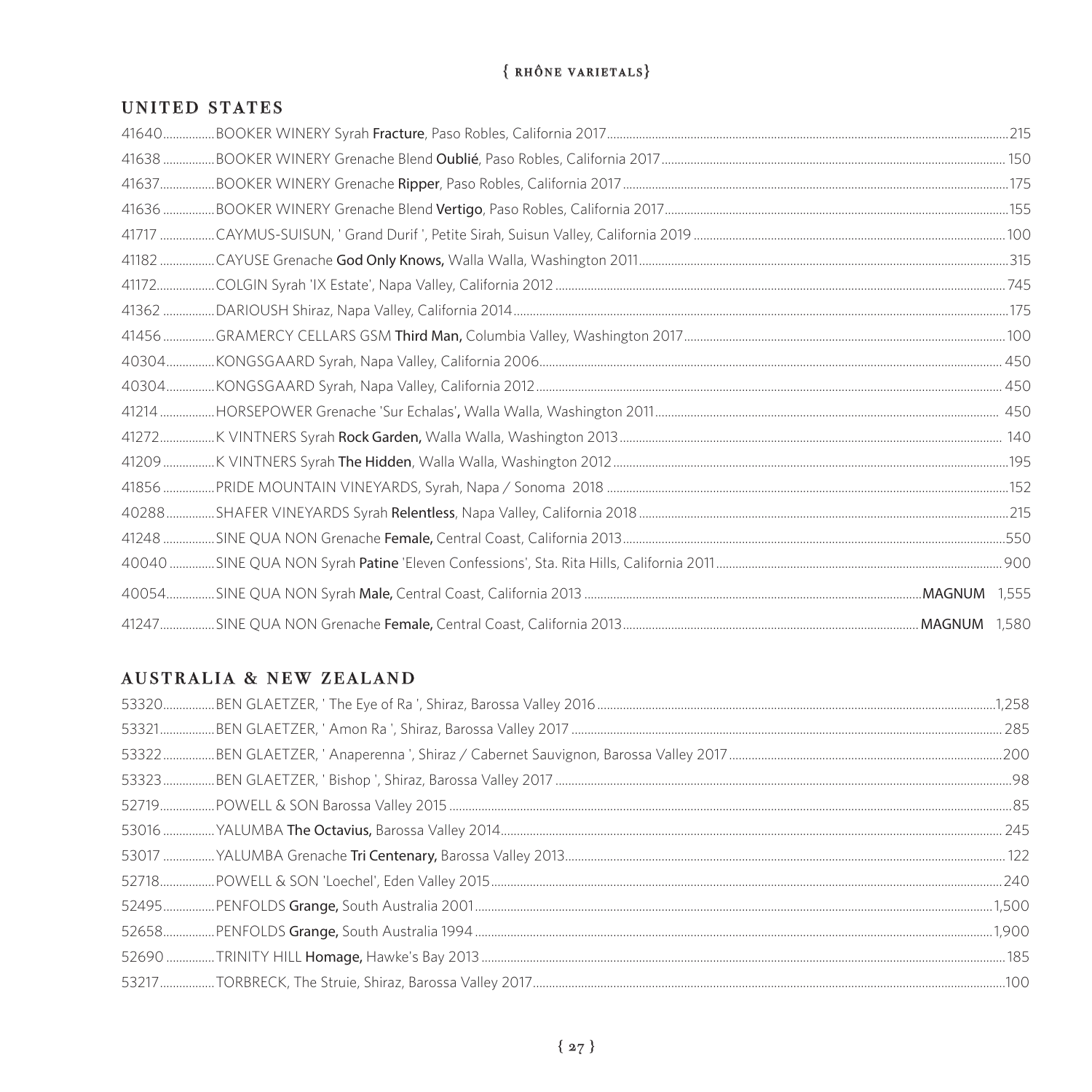# ${BORDEAUX}$

# SAINT-ESTÈPHE

| 750        |
|------------|
|            |
| MAGNUM 955 |

# **PAUILLAC**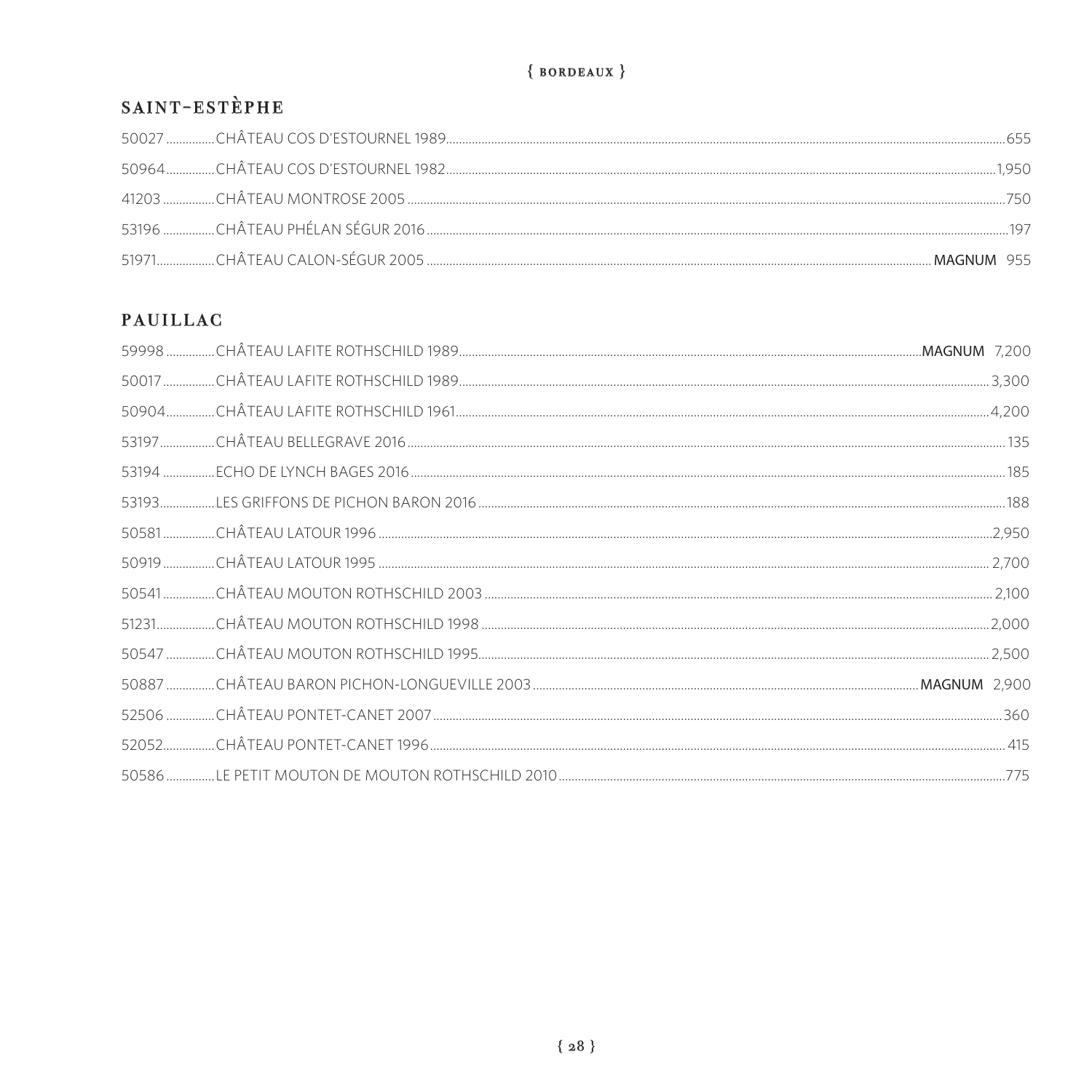# ${BORDEAUX}$

#### SAINT-JULIEN

# **MARGAUX**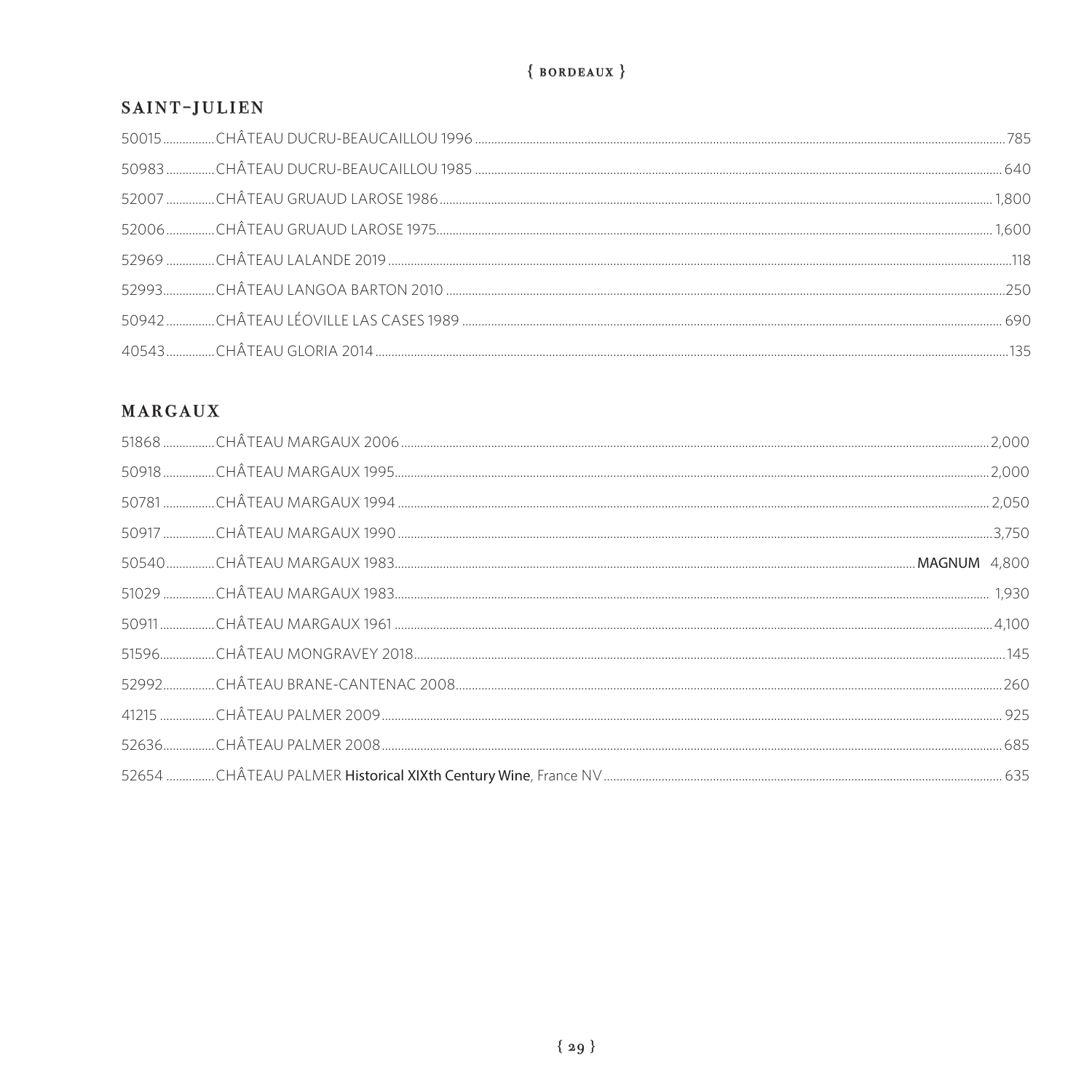# PESSAC-LÉOGNAN | GRAVES

| 525 |
|-----|
|     |

# POMEROL

# SAINT-ÉMILION

# **BACKROADS OF BORDEAUX**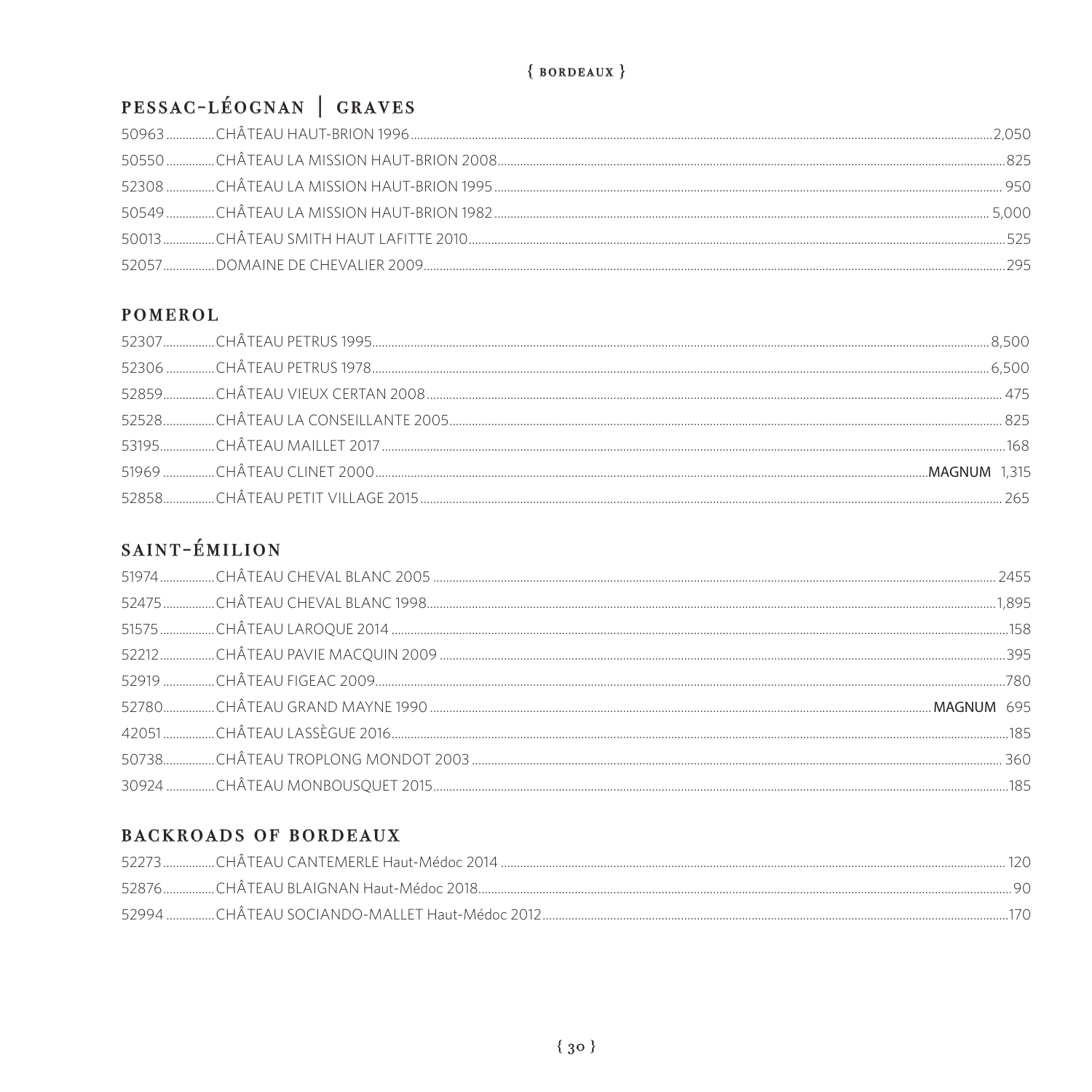# ALEXANDER VALLEY

|  | 1/5   |
|--|-------|
|  | - 245 |
|  |       |
|  |       |

# **ATLAS PEAK**

# **CALISTOGA**

## COOMBSVILLE

|  | 495. |
|--|------|
|  | フムト  |
|  | フィロー |
|  |      |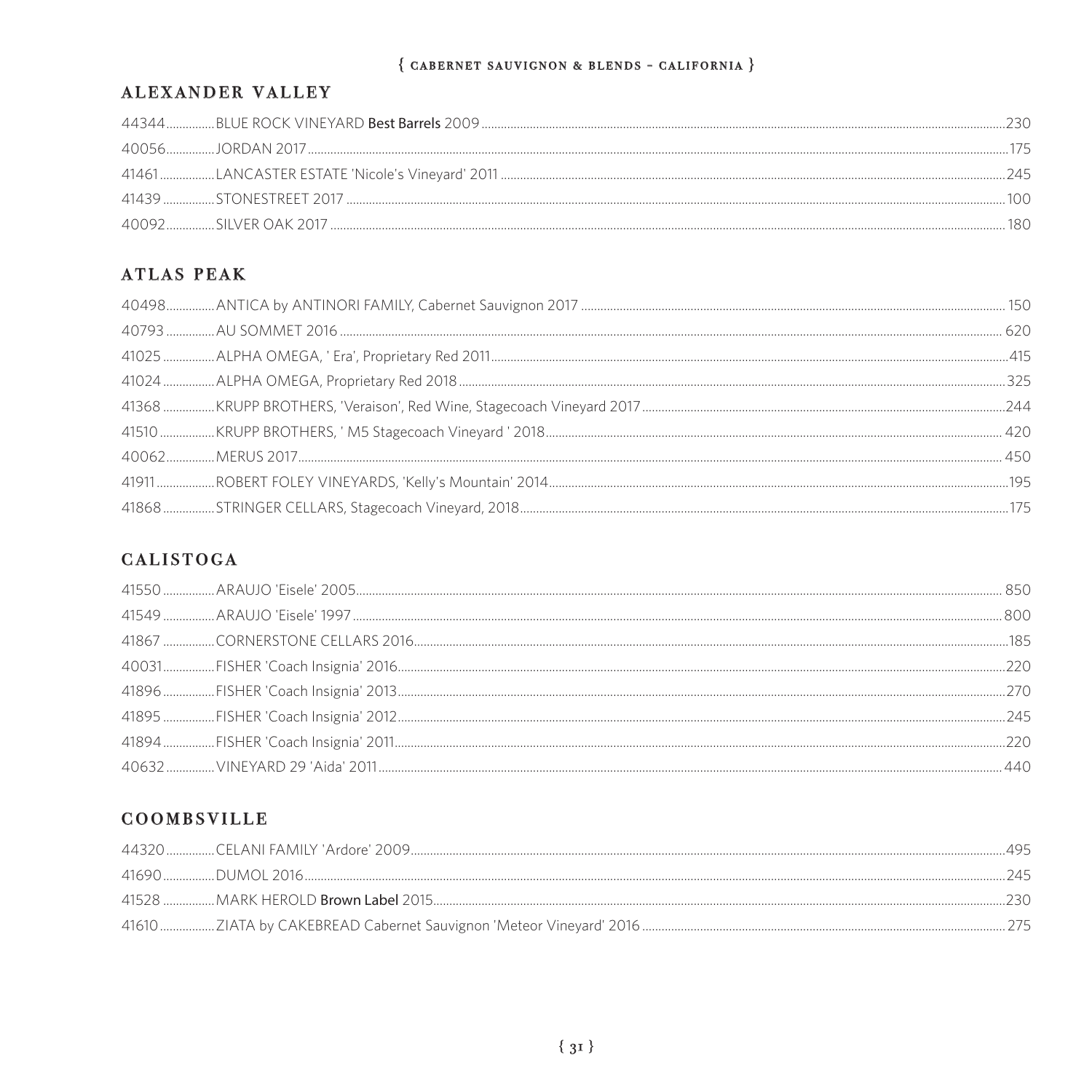#### DIAMOND MOUNTAIN

|  | 450  |
|--|------|
|  | 525  |
|  | 640. |

# HOWELL MOUNTAIN

### **KNIGHTS VALLEY**

#### **MOUNT VEEDER**

| $\Delta$ 0065 MT VEELL |  |
|------------------------|--|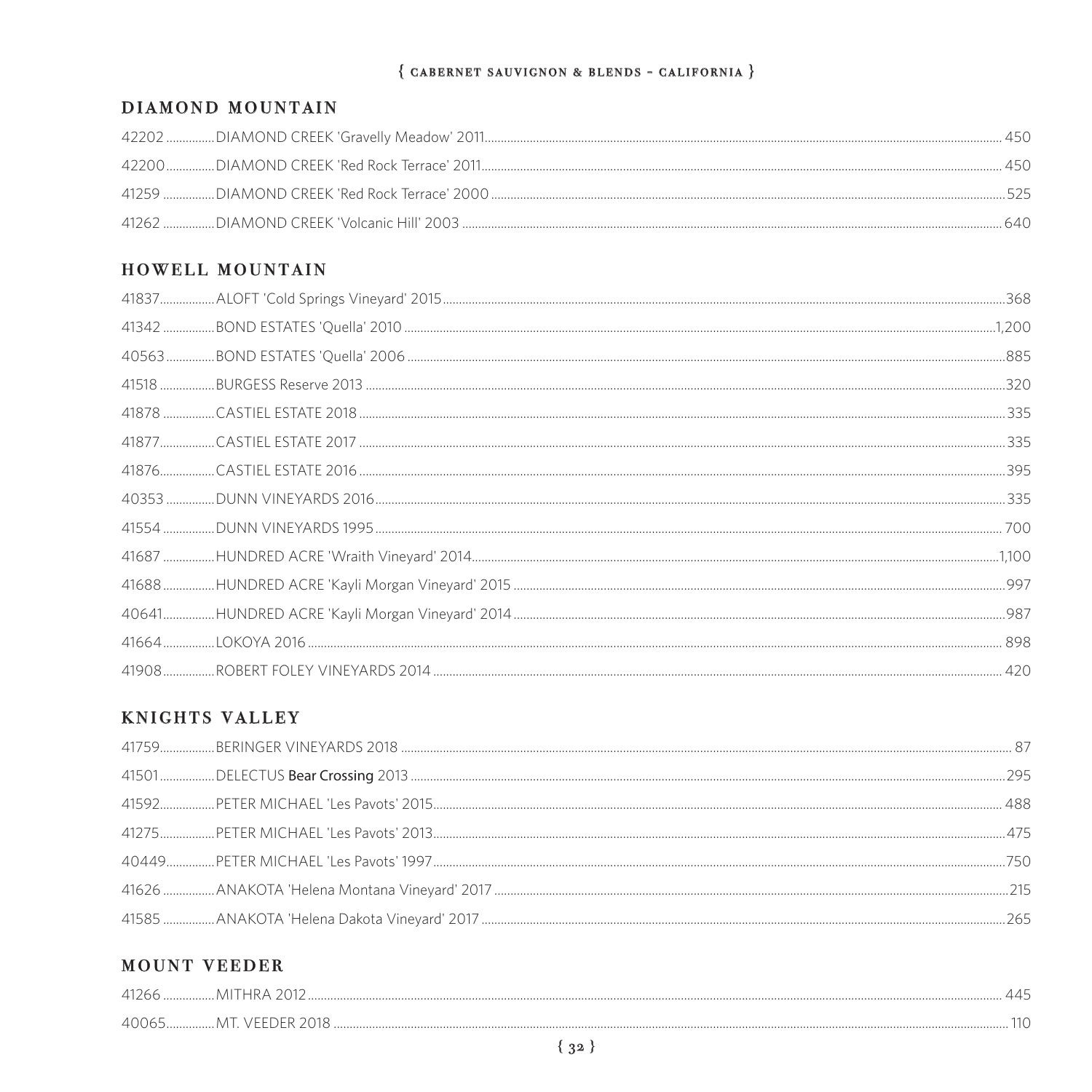# NAPA VALLEY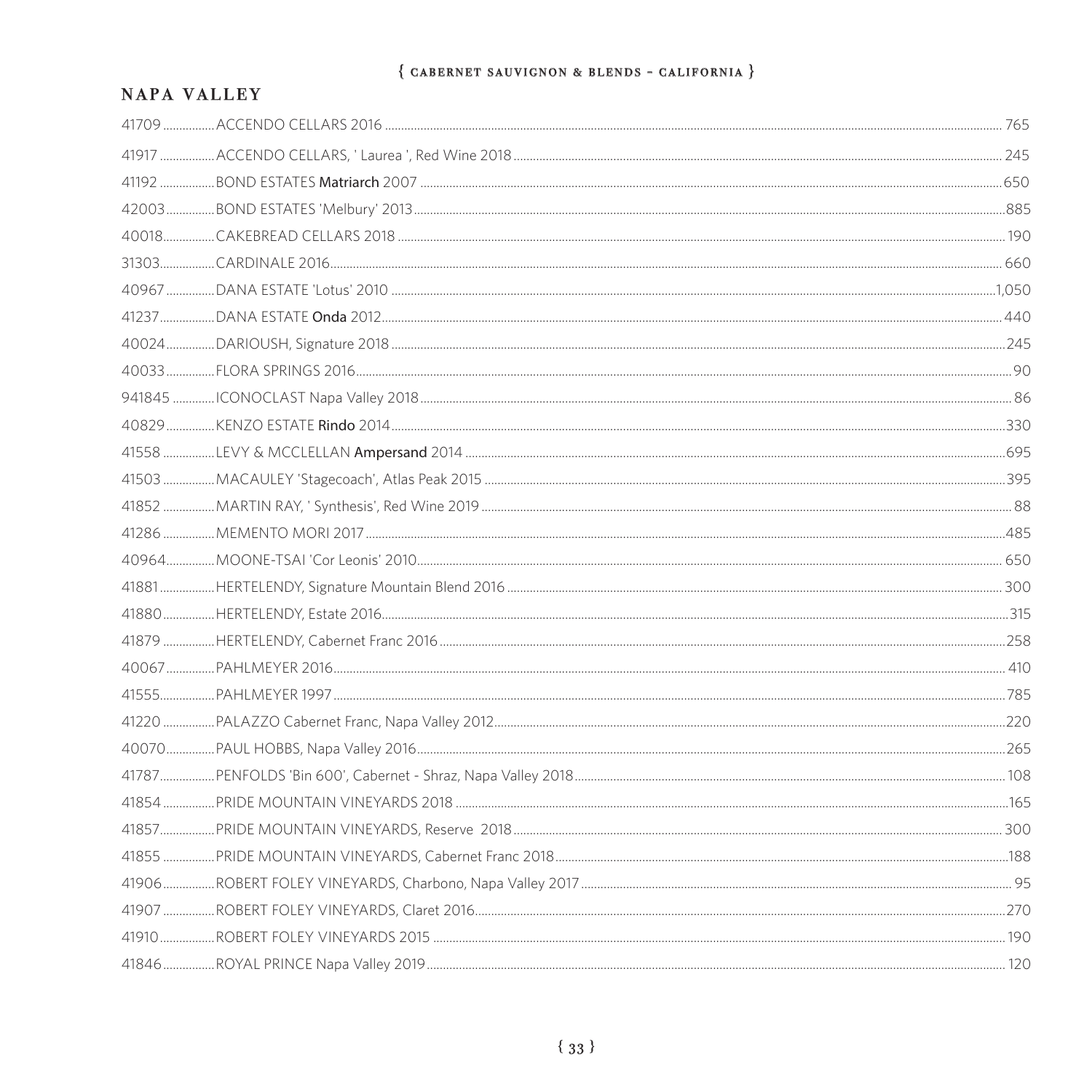#### **OAKVILLE**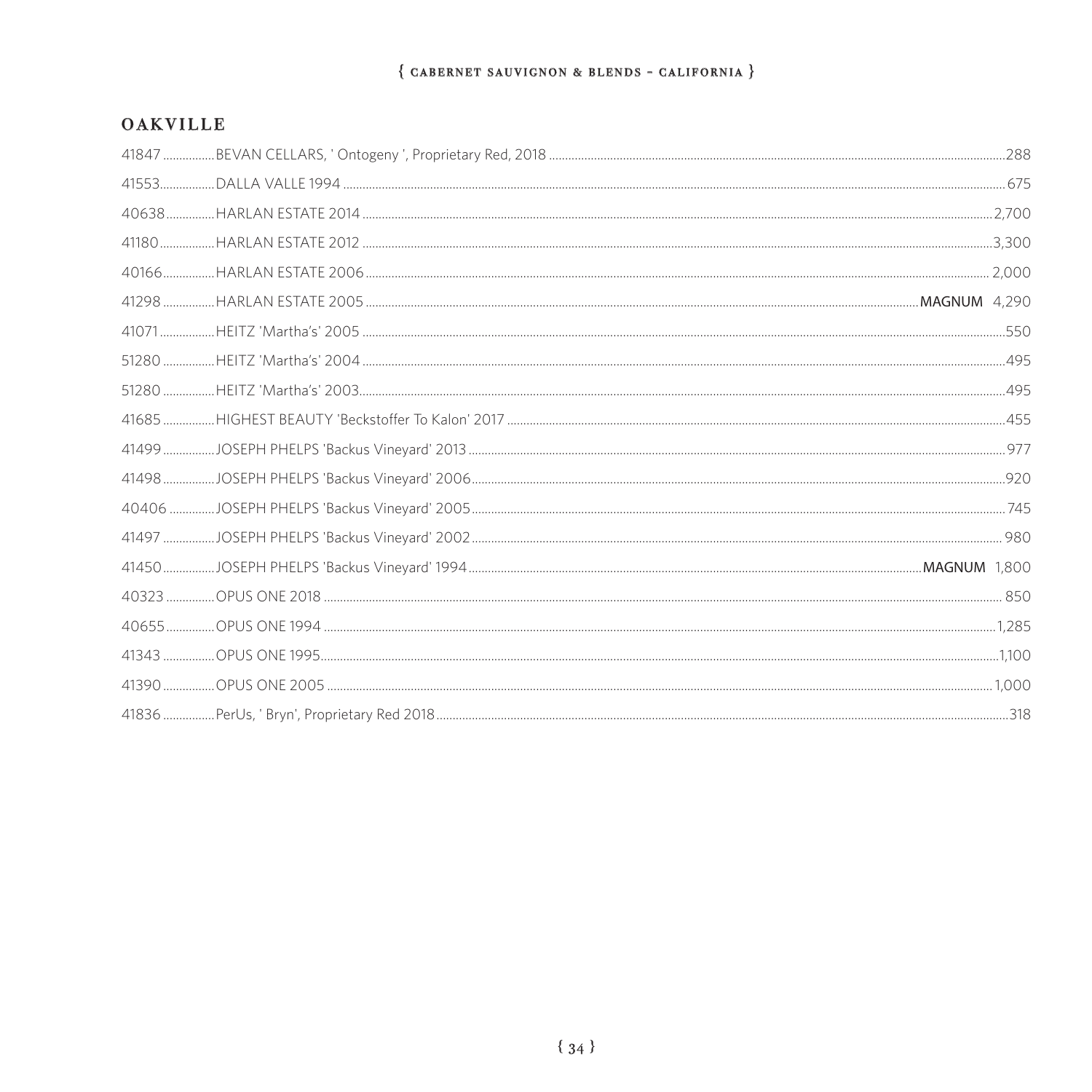# OAKVILLE (CONTINUED)

# PRITCHARD HILL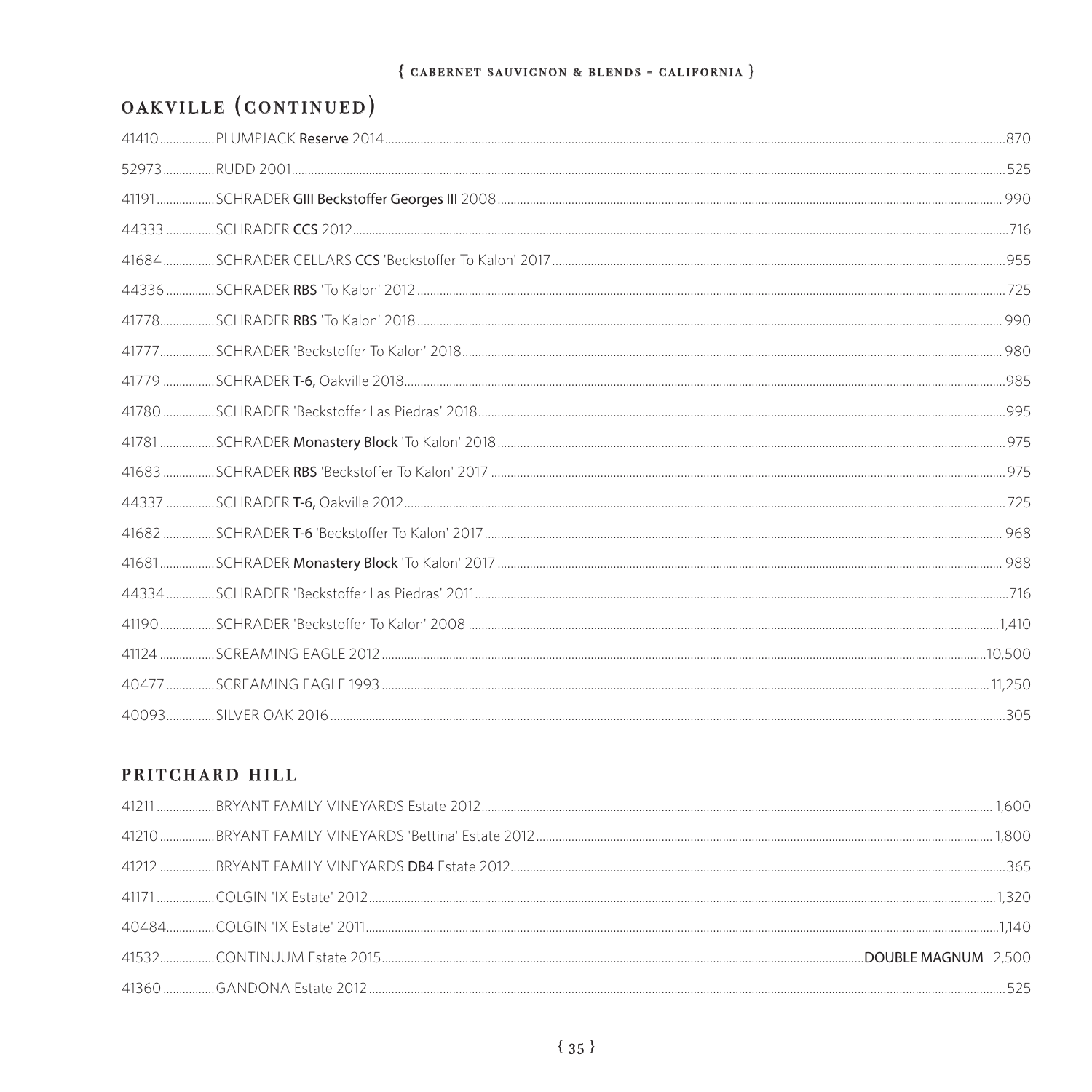#### **RUTHERFORD**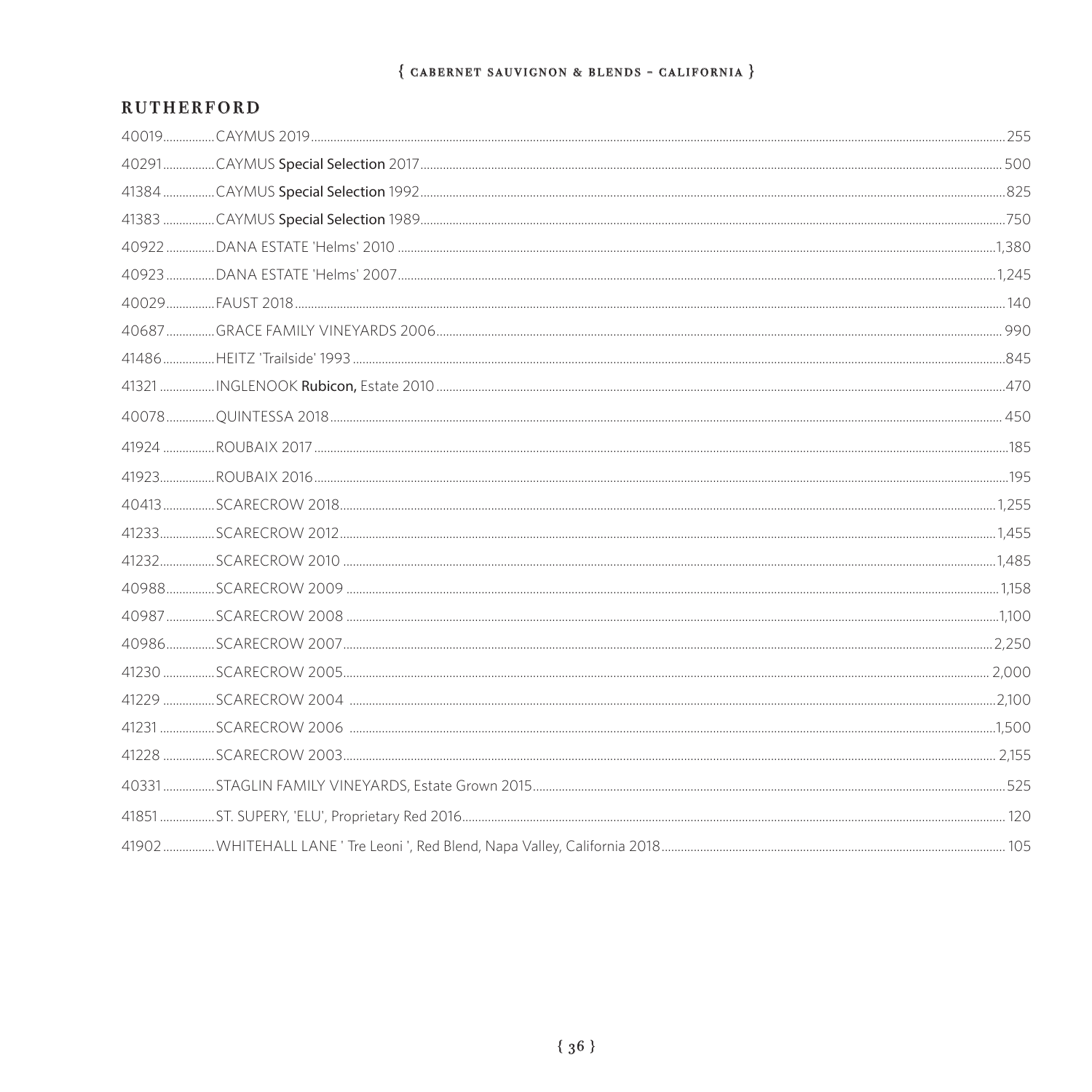#### SONOMA

# SPRING MOUNTAIN

| 455 |
|-----|
|     |
|     |
|     |
| 255 |
|     |
|     |
| 325 |

# ST. HELENA

|  | 375 |
|--|-----|
|  |     |
|  |     |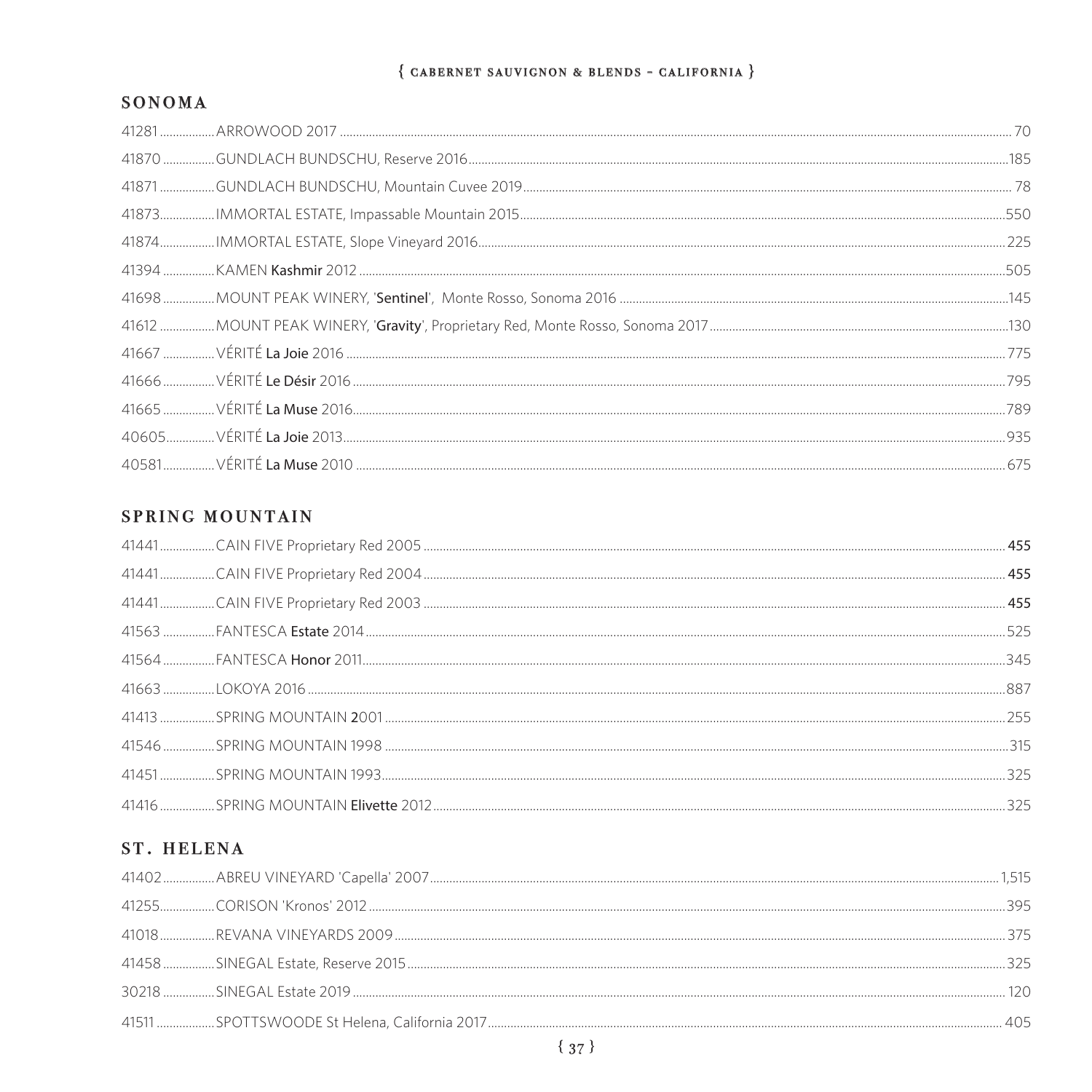#### SANTA CRUZ MOUNTAINS

| 49060  | ARNI)<br>10) I-ROKERT | IN FAILAM |  |
|--------|-----------------------|-----------|--|
| 4()5/9 | - RIDGE 'Monte Bello' |           |  |

# STAC'S LEAP DISTRICT

#### YOUNTVILLE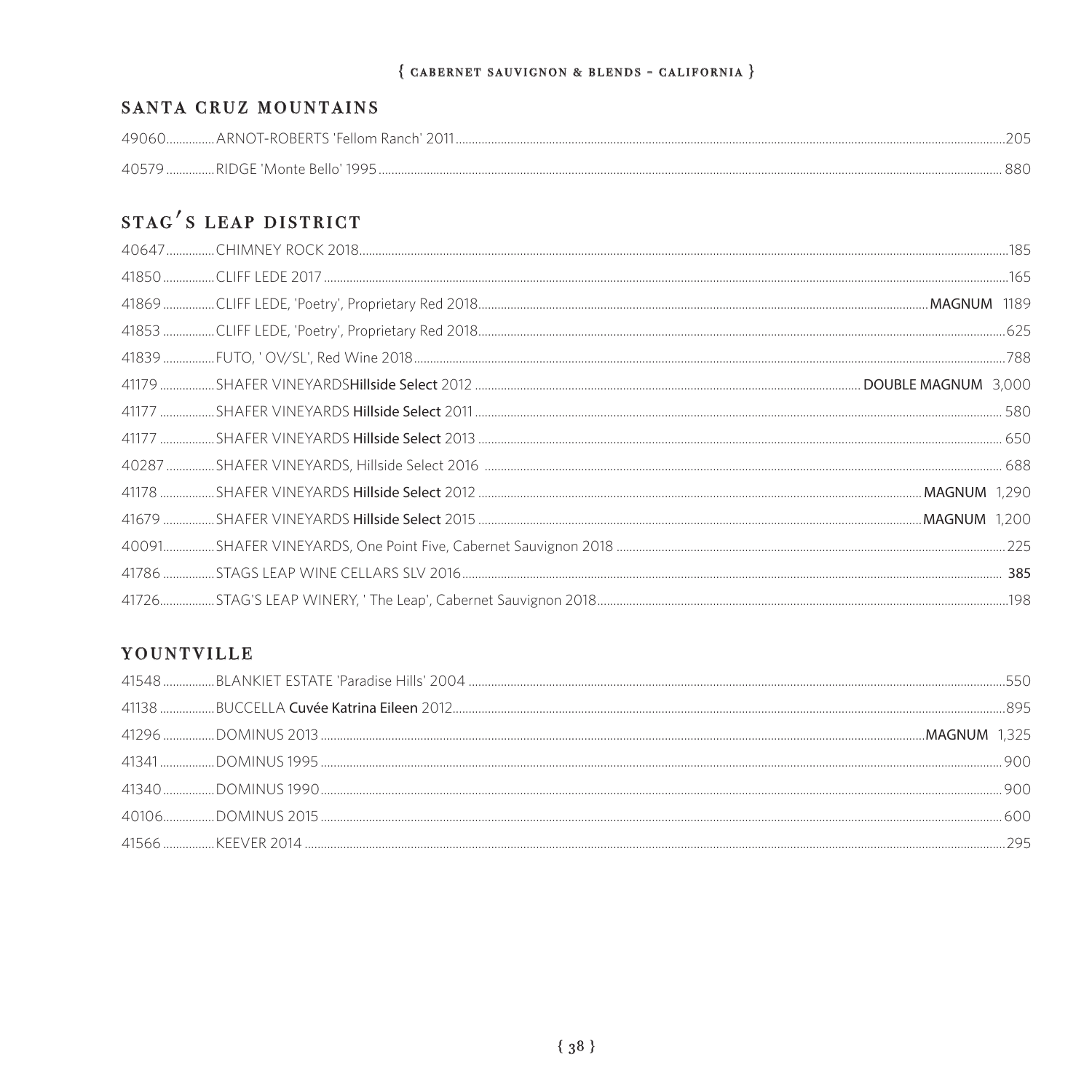#### $\{$  CABERNET SAUVIGNON & BLENDS - UNITED STATES  $\}$

#### WASHINGTON

# ${$  MERLOT - UNITED STATES  $}$

# **CALIFORNIA**

#### ${ZINFANDEL - UNITED STATES}$

# **CALIFORNIA**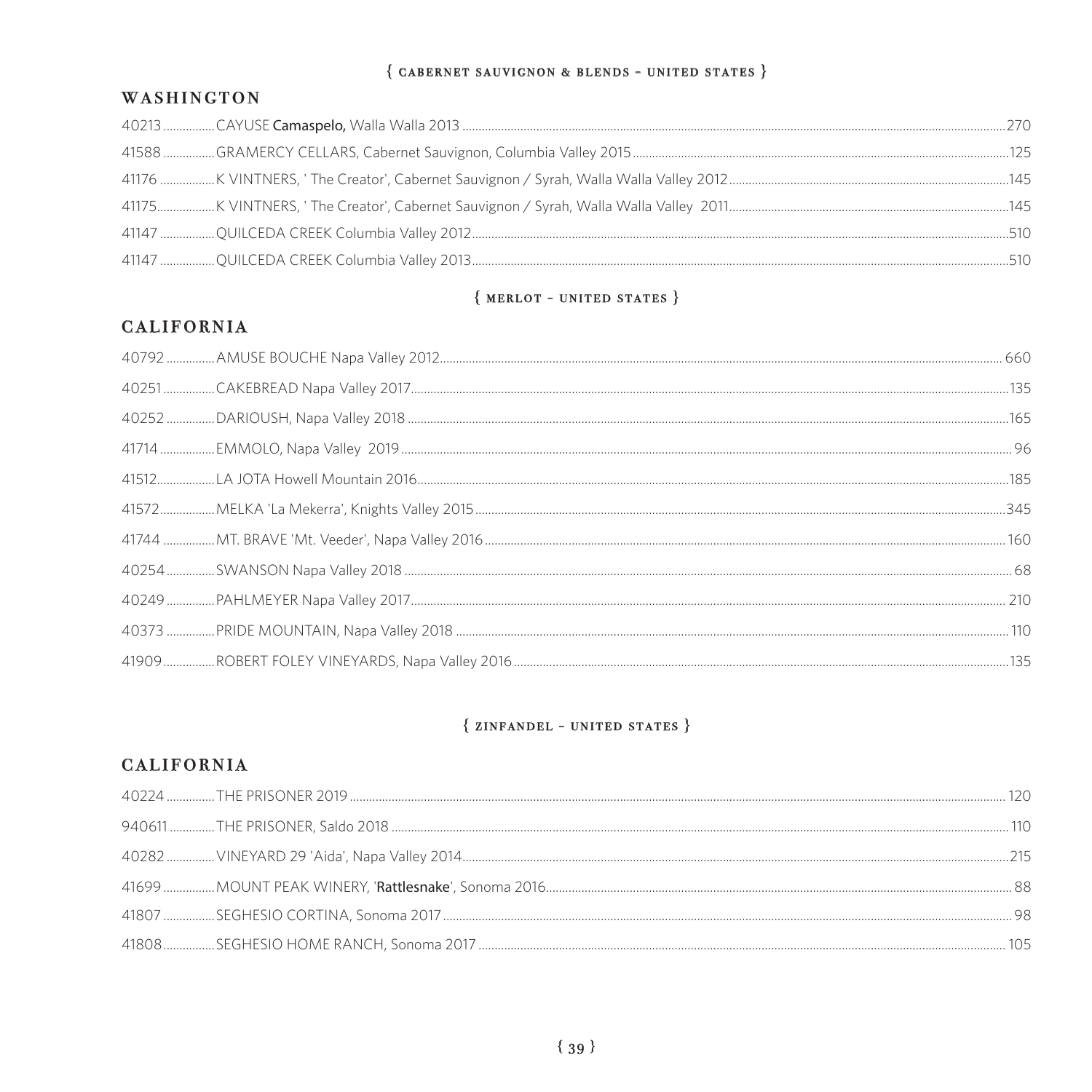### **PIEDMONT**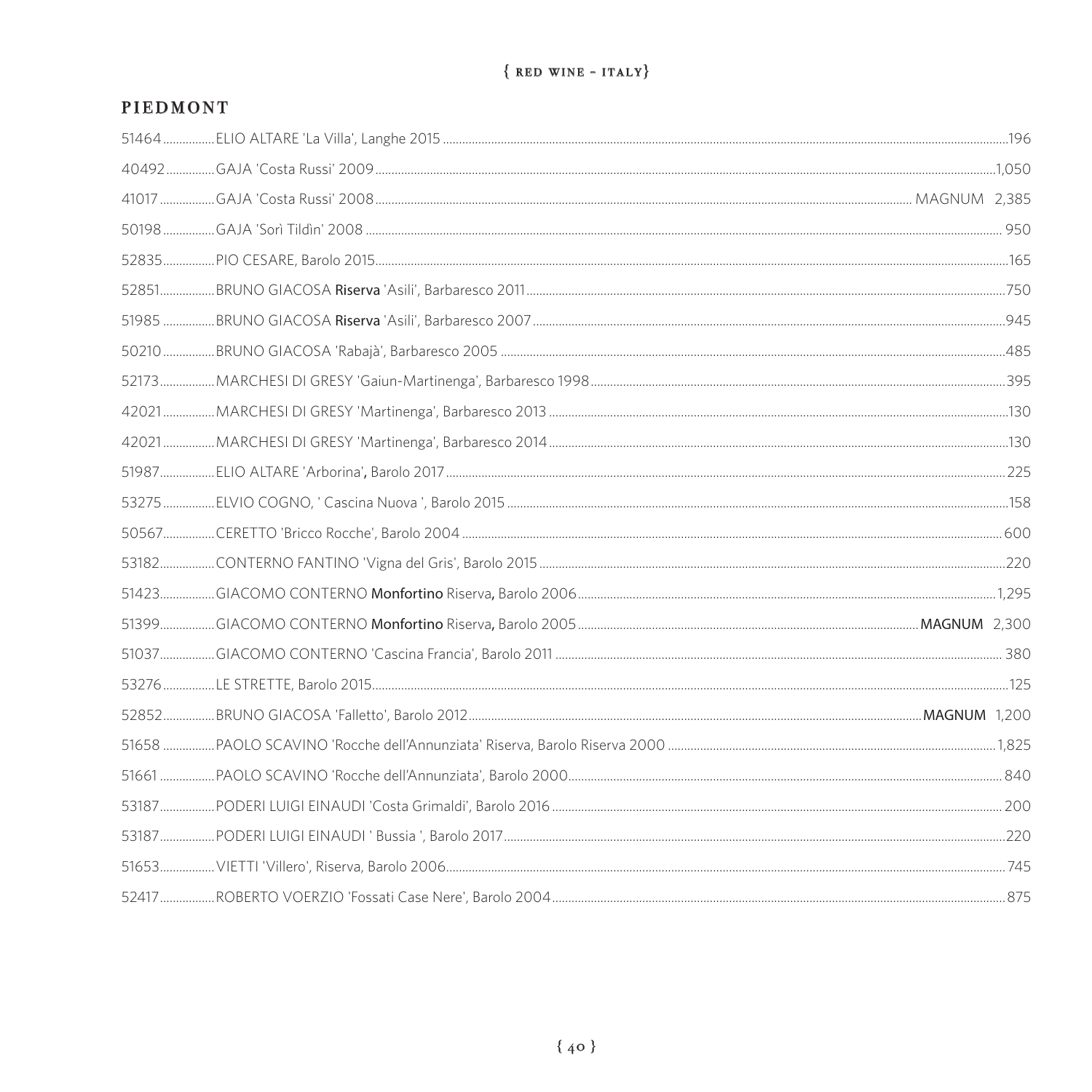# $\{$  RED WINE - ITALY}

## **TUSCANY**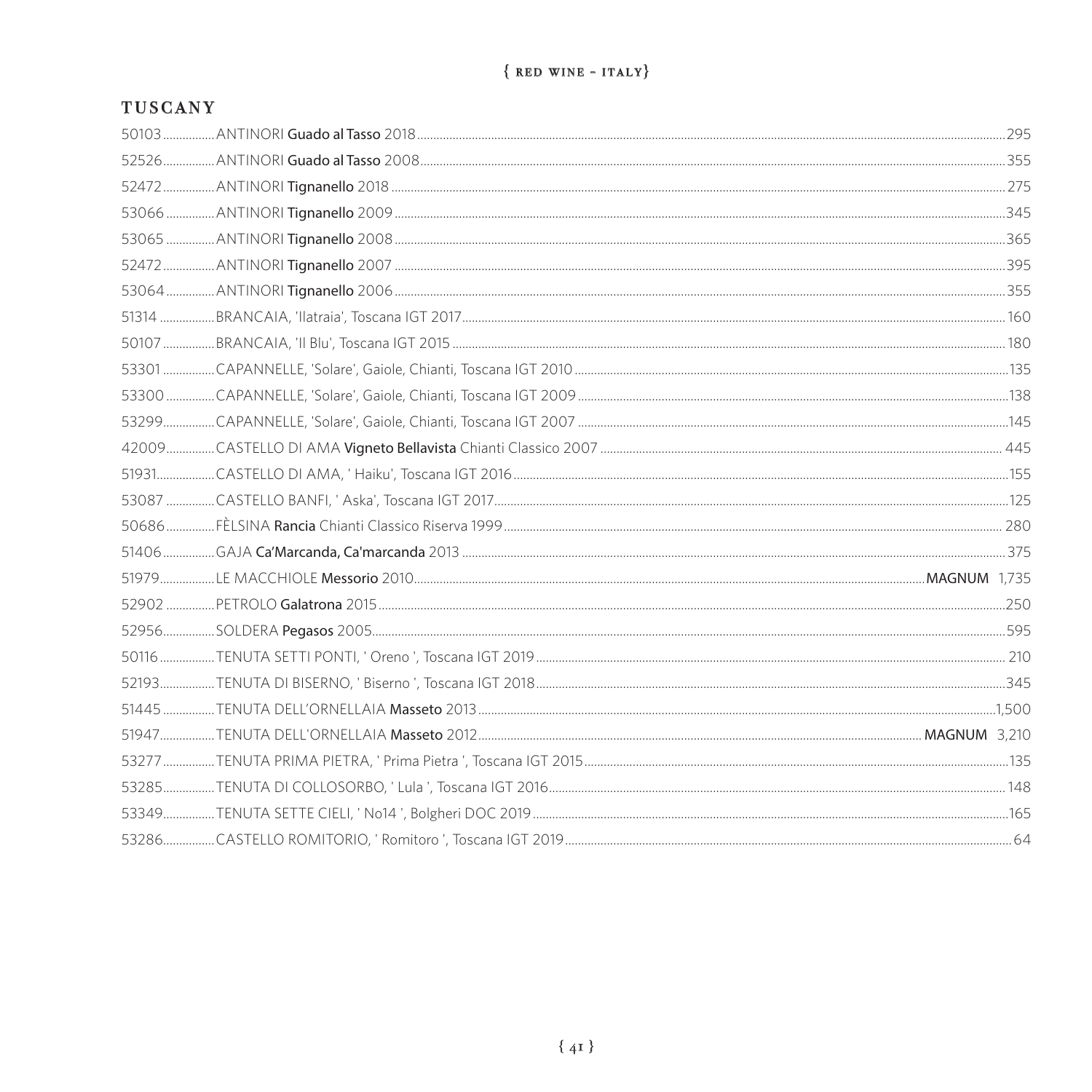# $\{$  RED WINE - ITALY}

#### TUSCANY-BRUNELLO DI MONTALCINO

#### **VENETO**

#### $\{$  other RED WINE OF ITALY $\}$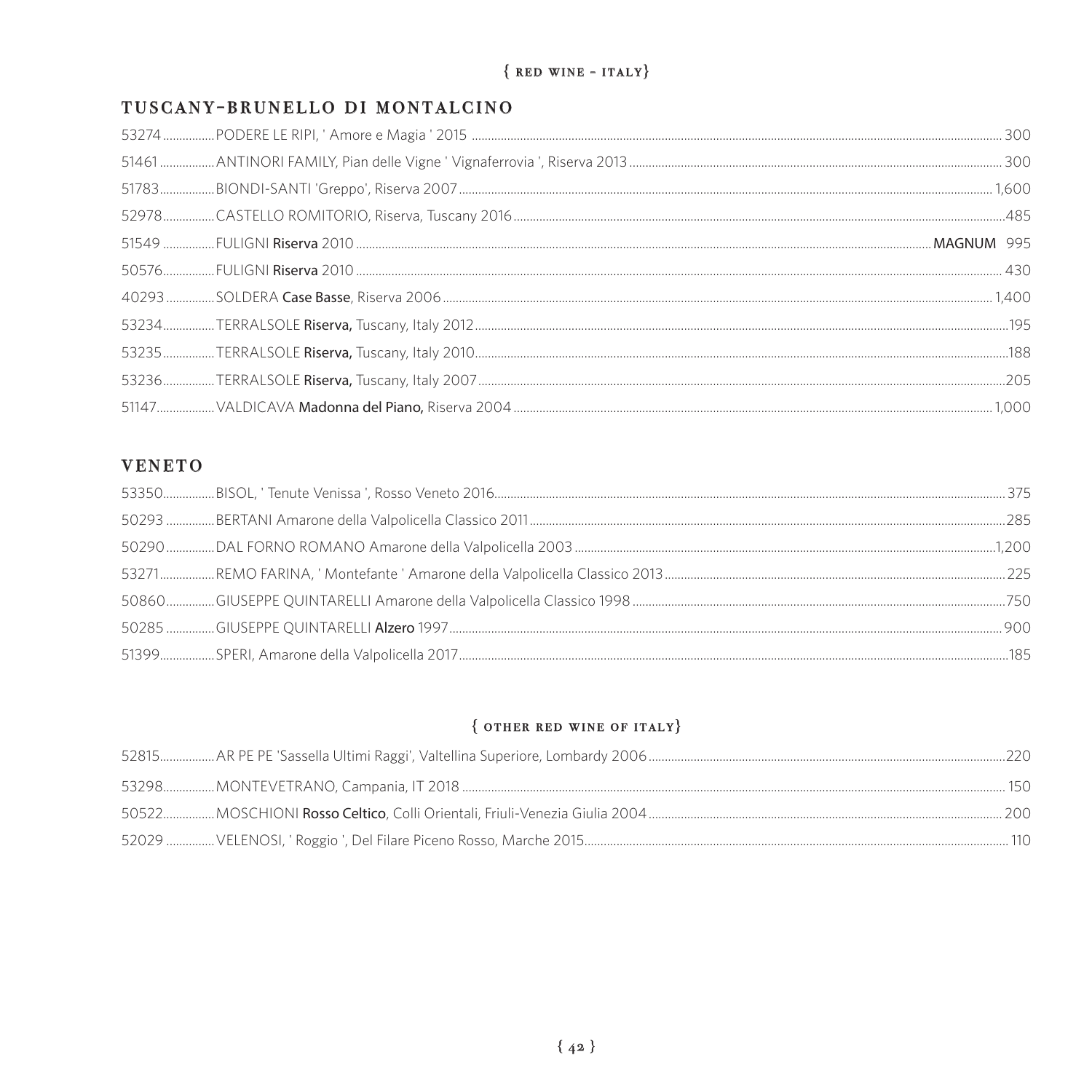#### **BIERZO**

| DOUBLE MAGNUM 750 |  |
|-------------------|--|
|                   |  |
|                   |  |
|                   |  |

#### RIBERA DEL DUERO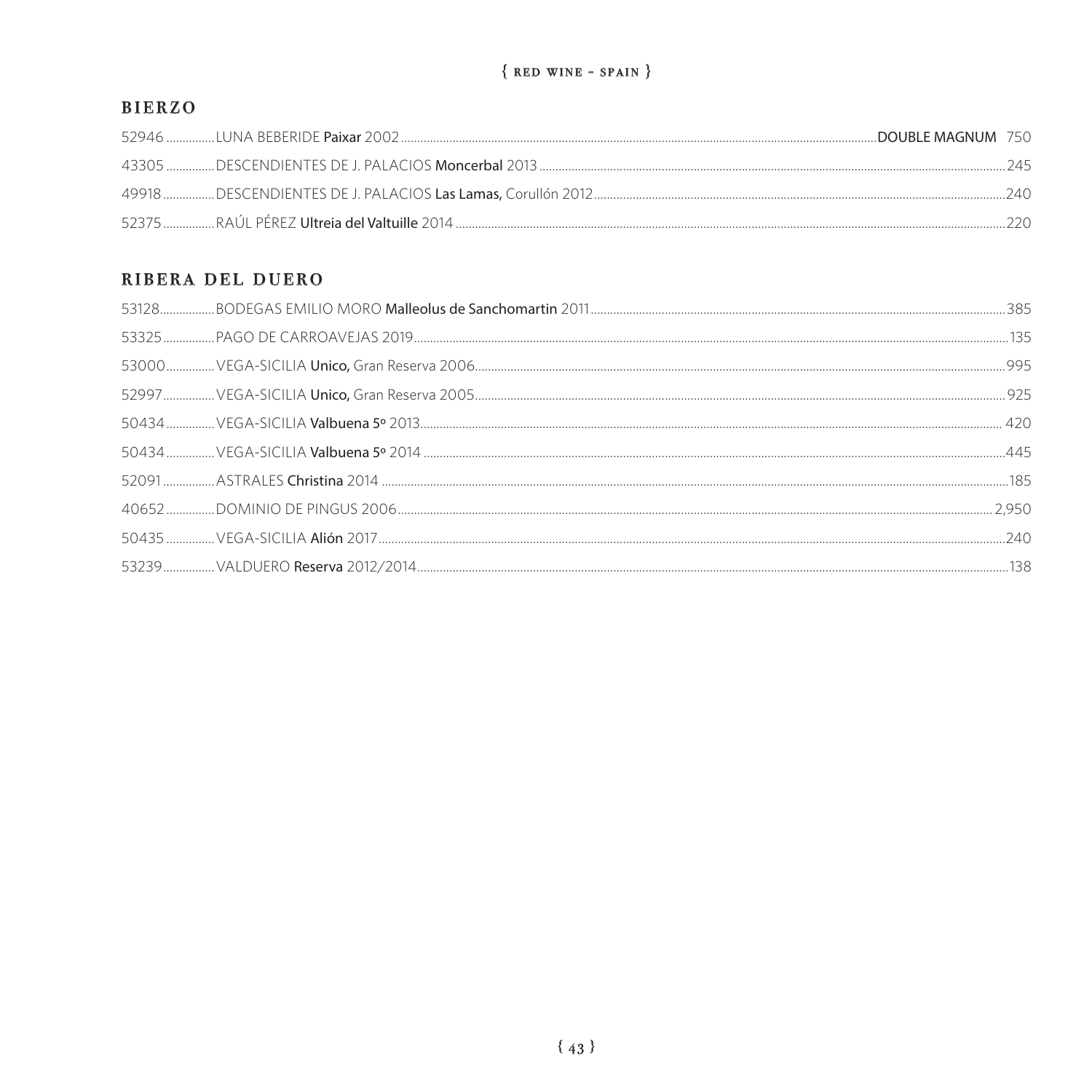# RIOJA

# **TORO**

|  | 190 |
|--|-----|
|  | 160 |
|  |     |
|  |     |

# $\{$  OTHER RED WINE OF SPAIN $\}$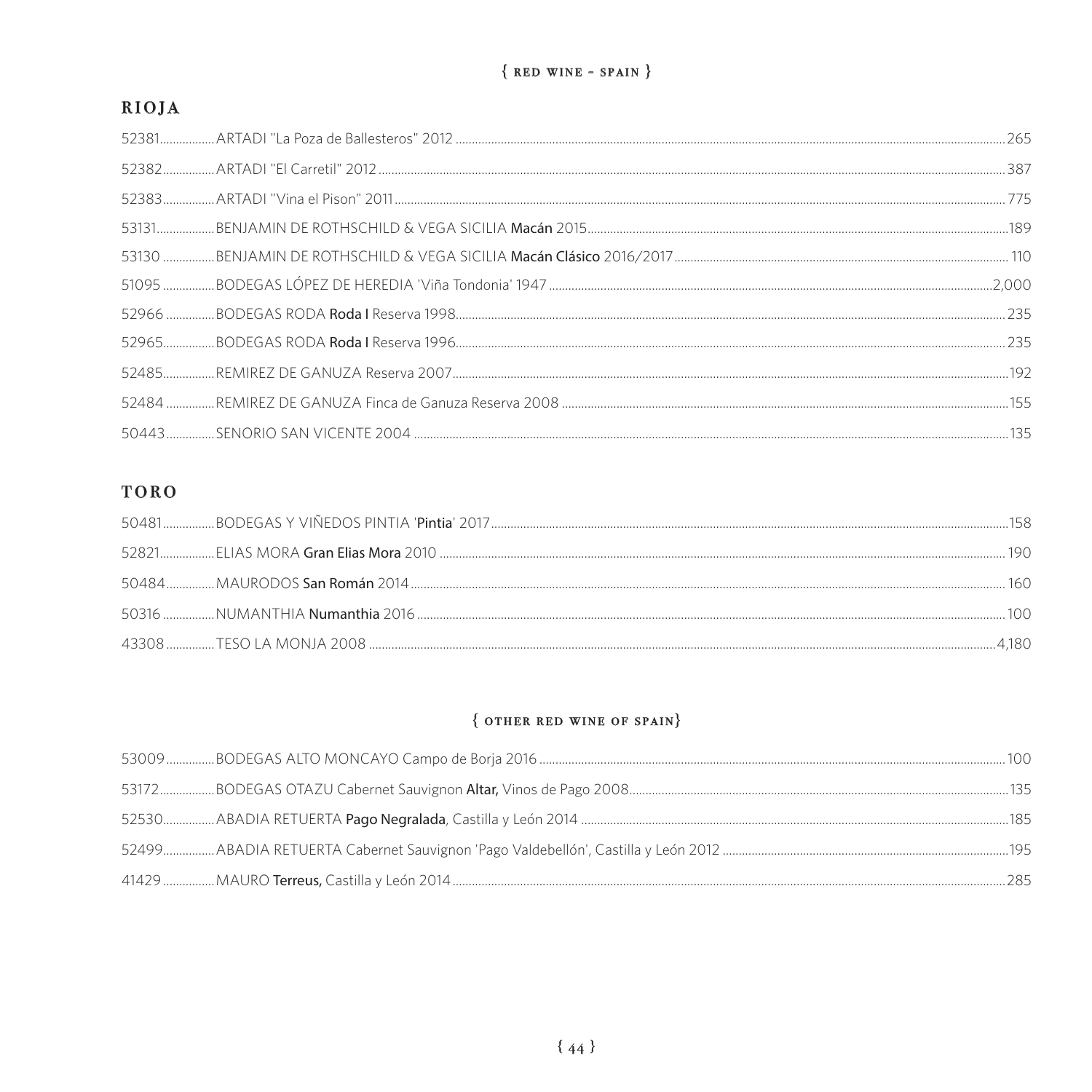#### $\{$  RED WINE - SOUTH AMERICA  $\}$

#### **ARGENTINA**

## **CHILE**

# **URUGUAY**

| $-0.00$<br>1O <sub>2</sub><br>4BODEGAS GARZON.<br>' Balasto i<br>$\bigcap_{1}$<br>Proprietary<br>$\lambda$<br>53324<br>' Keu<br>∠درر |
|--------------------------------------------------------------------------------------------------------------------------------------|
|--------------------------------------------------------------------------------------------------------------------------------------|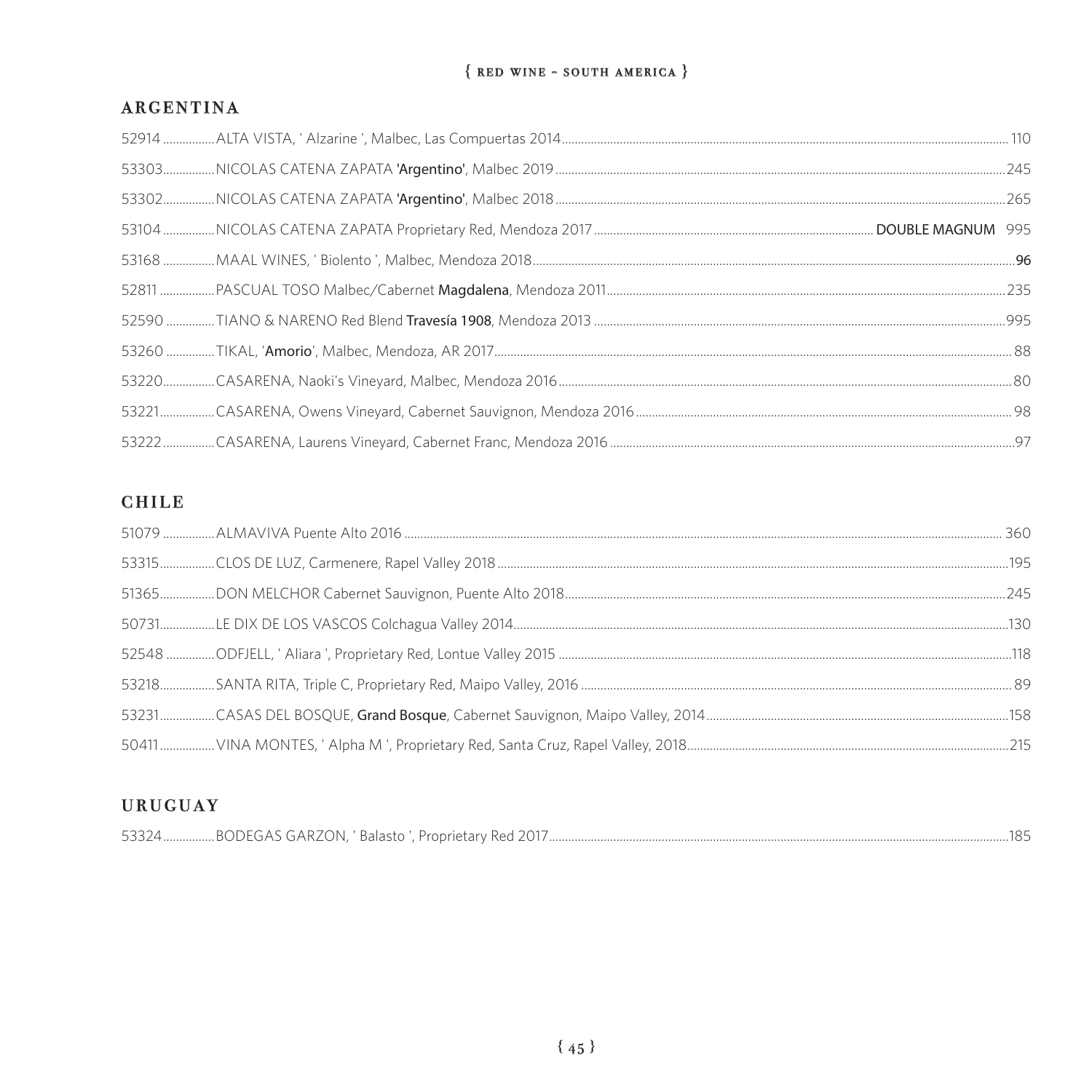#### ${$  wines of consequence  $}$

# **FRANCE**

# $\{$  DESSERT WINE  $\}$